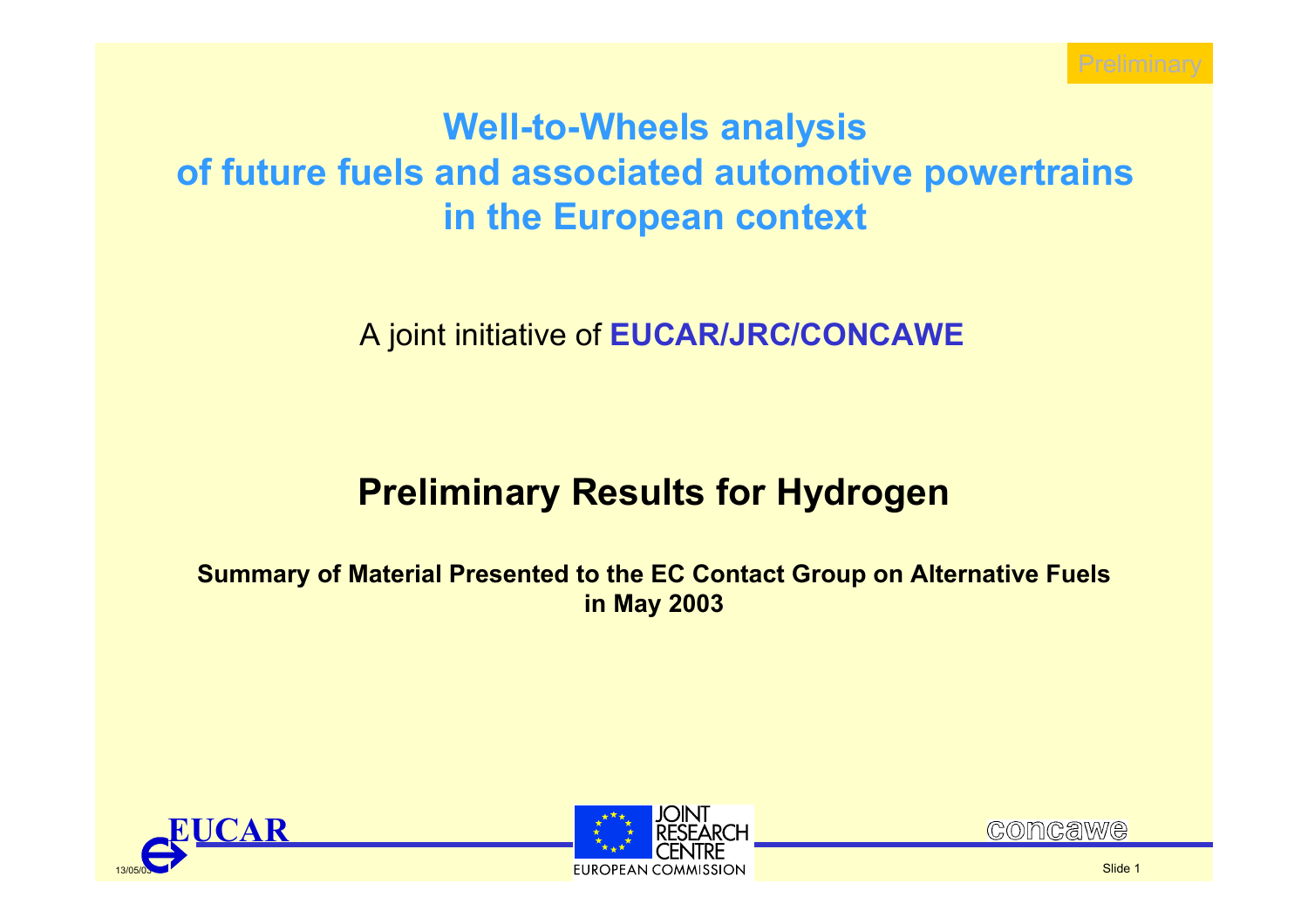

# **Well-to-Wheels analysis of future fuels and associated automotive powertrains in the European context**

- $\triangleright$  Partial and preliminary results
	- □ Conventional fuels/engines
	- **□ Hydrogen powertrains**
- ¾ Well-to-tank
	- **□ Gasoline and diesel production and distribution**
	- **□ Hydrogen pathways**
- ¾ Tank-to Wheels 2002, assessments 2010
	- □ Conventional advanced gasoline, diesel, natural gas vehicles
	- **□ Hydrogen vehicles**
- ¾ Well-to-Wheels integration





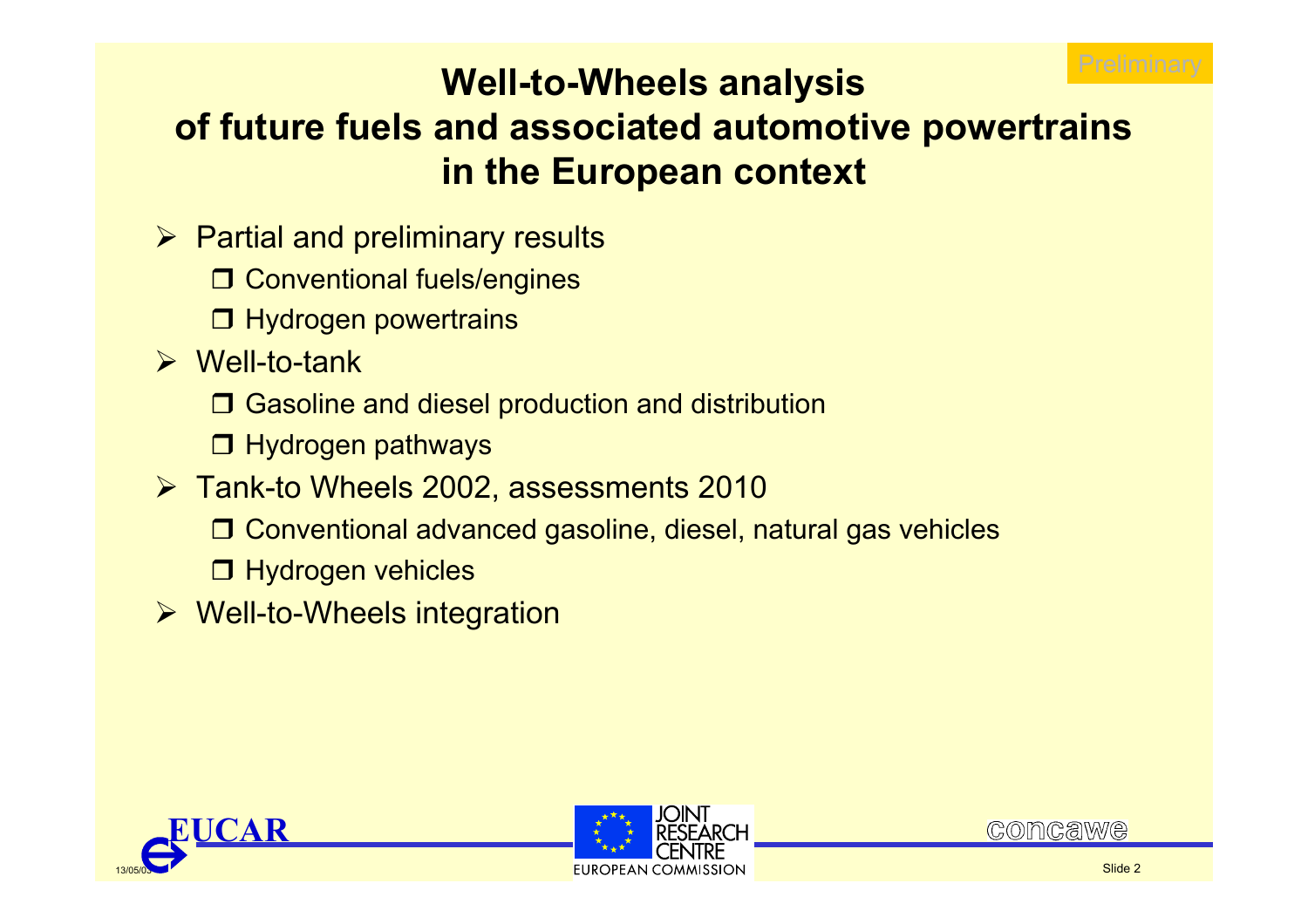# **WELL-TO-TANK**





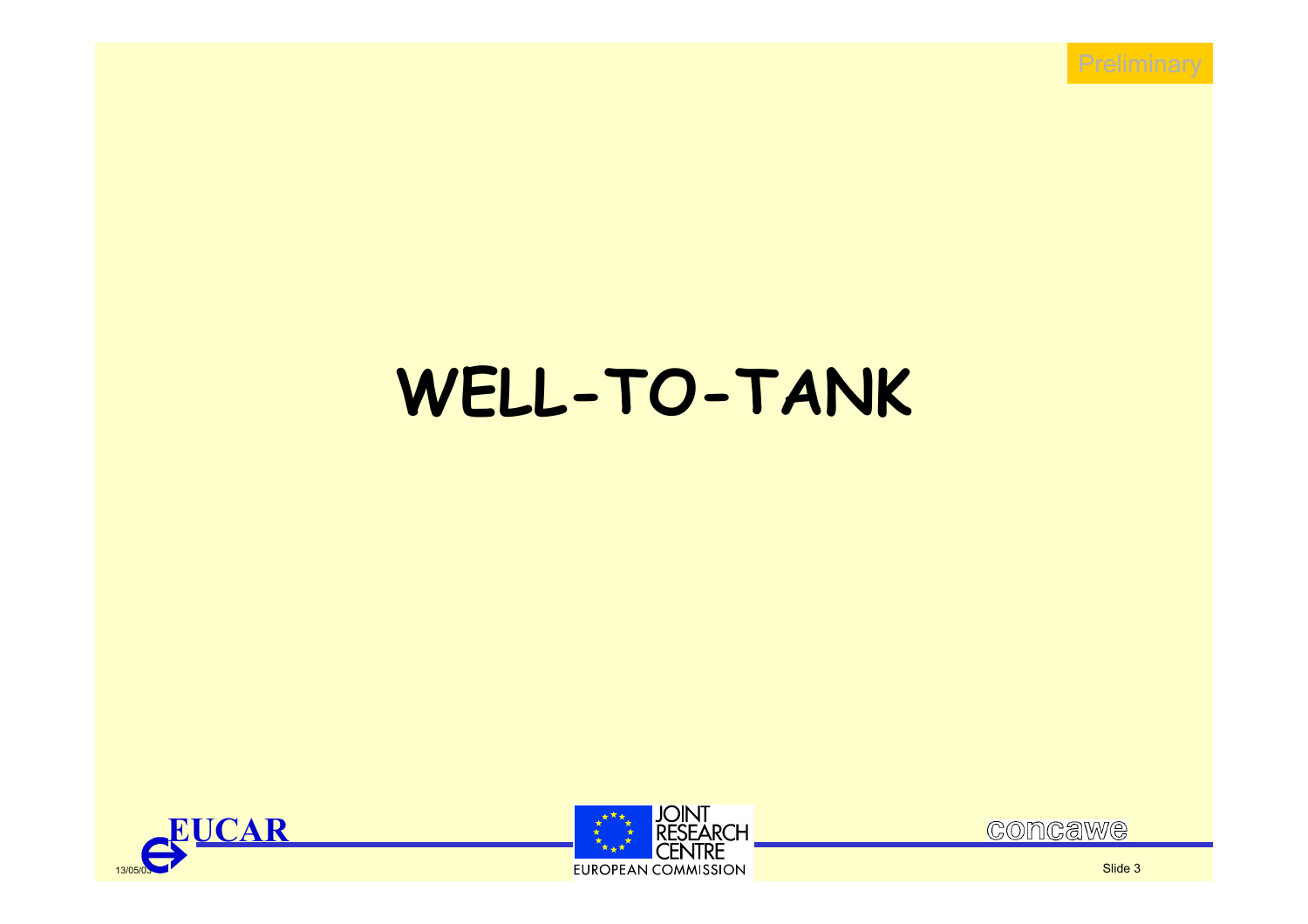

# **Well-to-Tank analysis Conventional oil pathways**

- ¾ At the 2010-2020 horizon, alternative fuels will replace some fraction of the current conventional fuels market
	- $\Box$  The energy that can be saved and the GHG emissions that can be avoided therefore pertain to the MARGINAL production of conventional fuels
- ¾ Europe is short in diesel and long in gasoline: the "natural" balance between gasoline and middle distillates is stretched
	- **As a result, refinery production of** *marginal* **diesel is more energyintensive than that of** *marginal* **gasoline**



EUROPEAN COMMISSION

13/05/03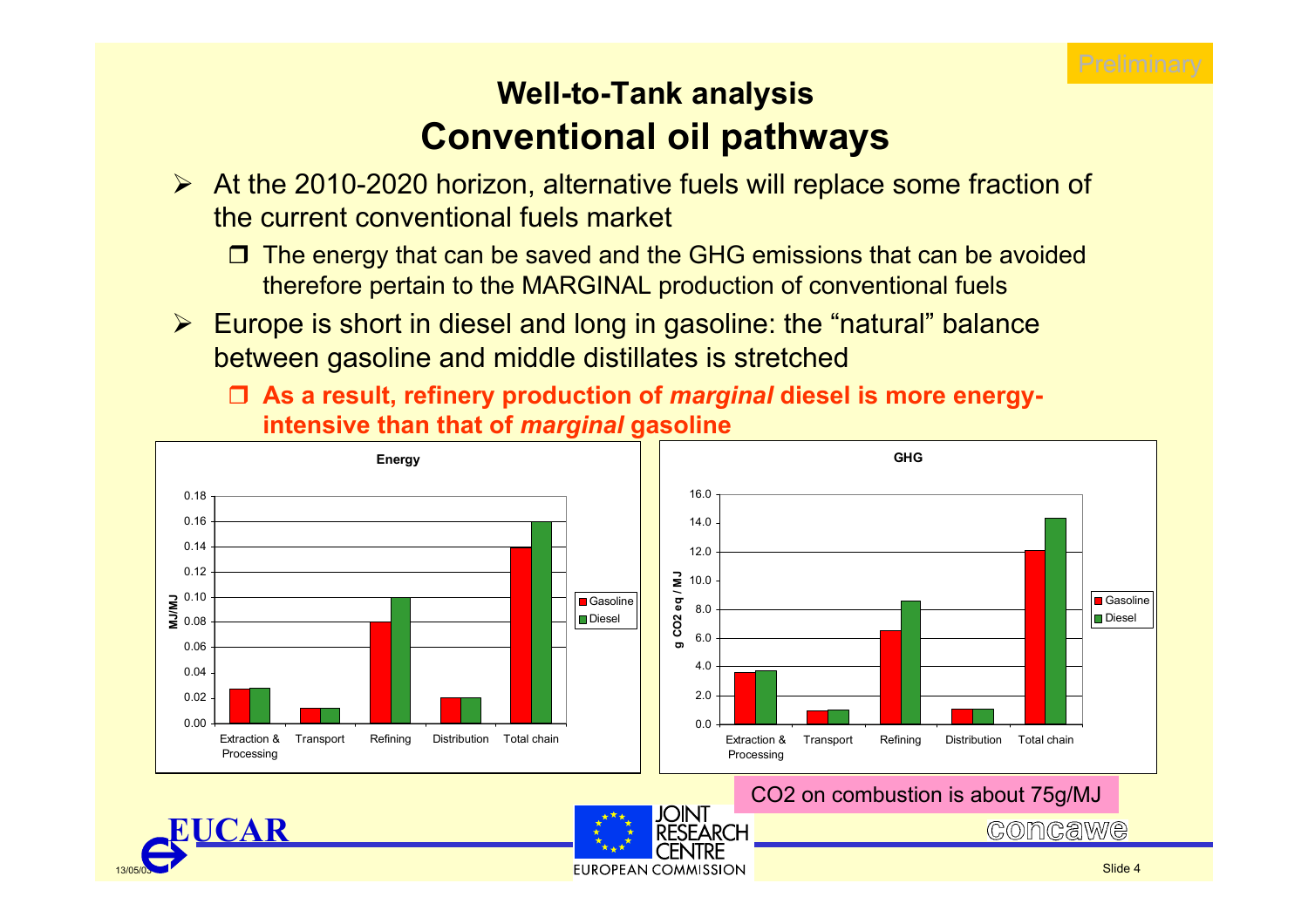

### **Compressed hydrogen pathways (excluding electricity)**

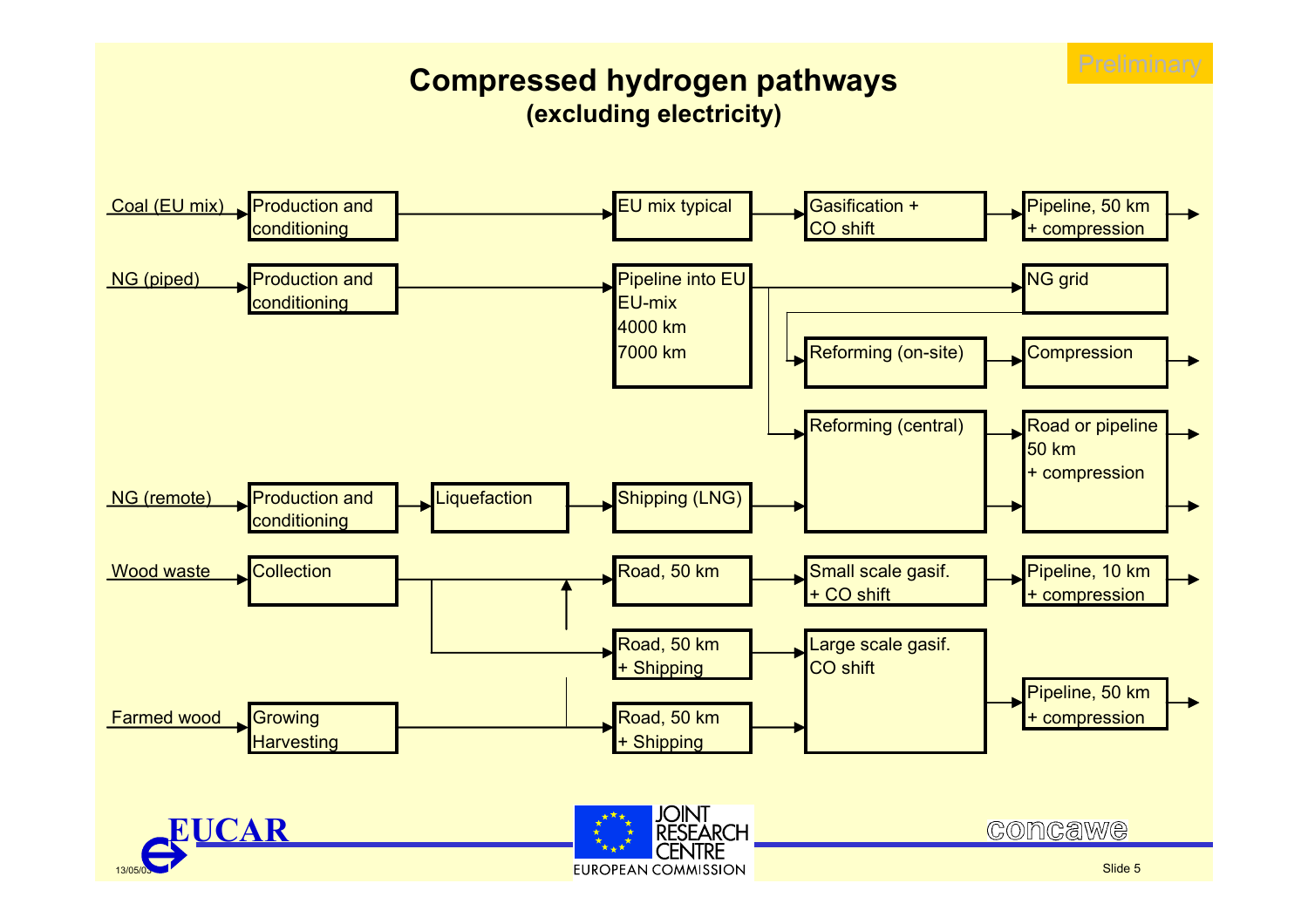

### **Liquefied hydrogen pathways (excluding electricity)**







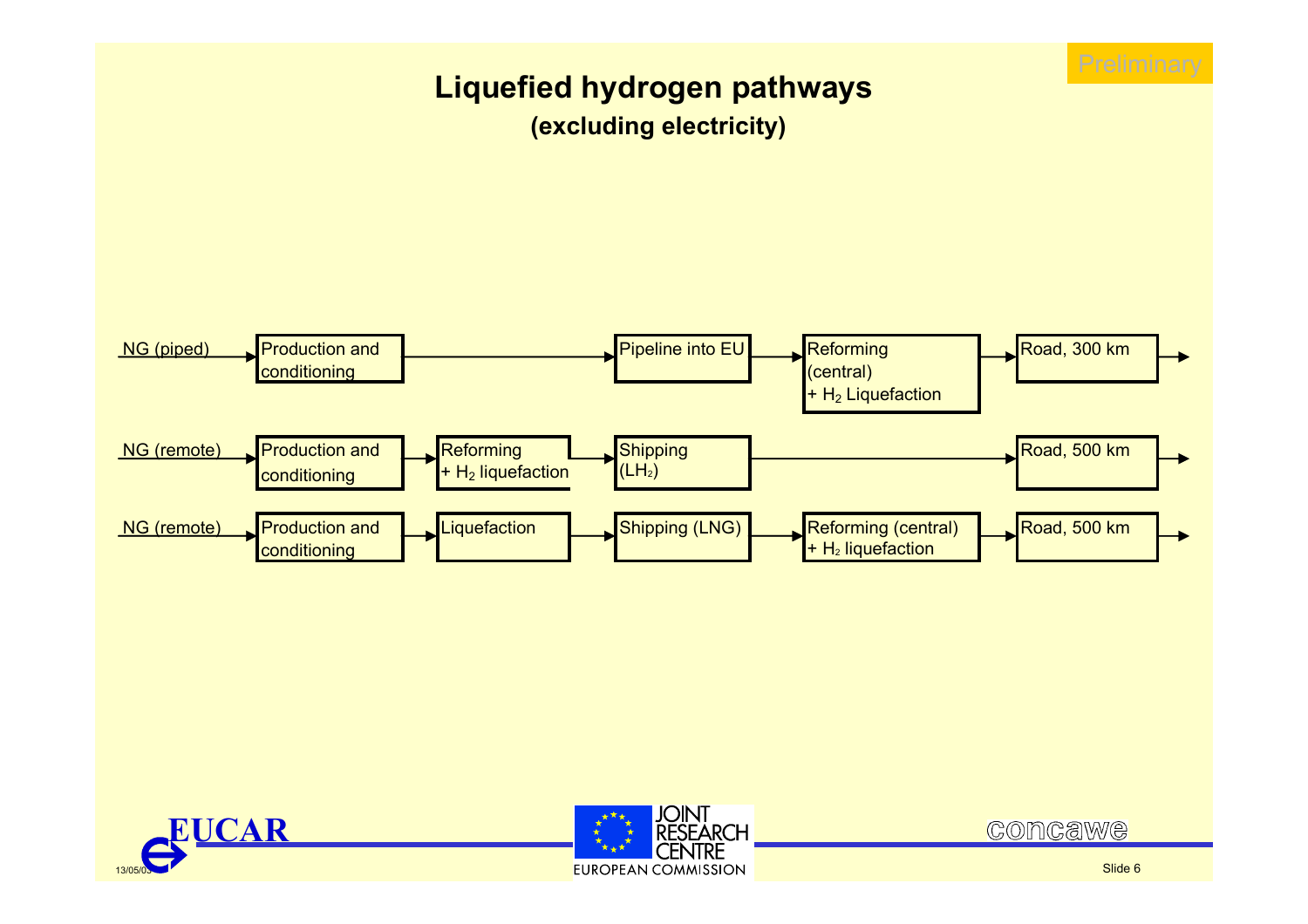

### **Electricity to hydrogen pathways**



### **Electricity production pathways**



13/05/03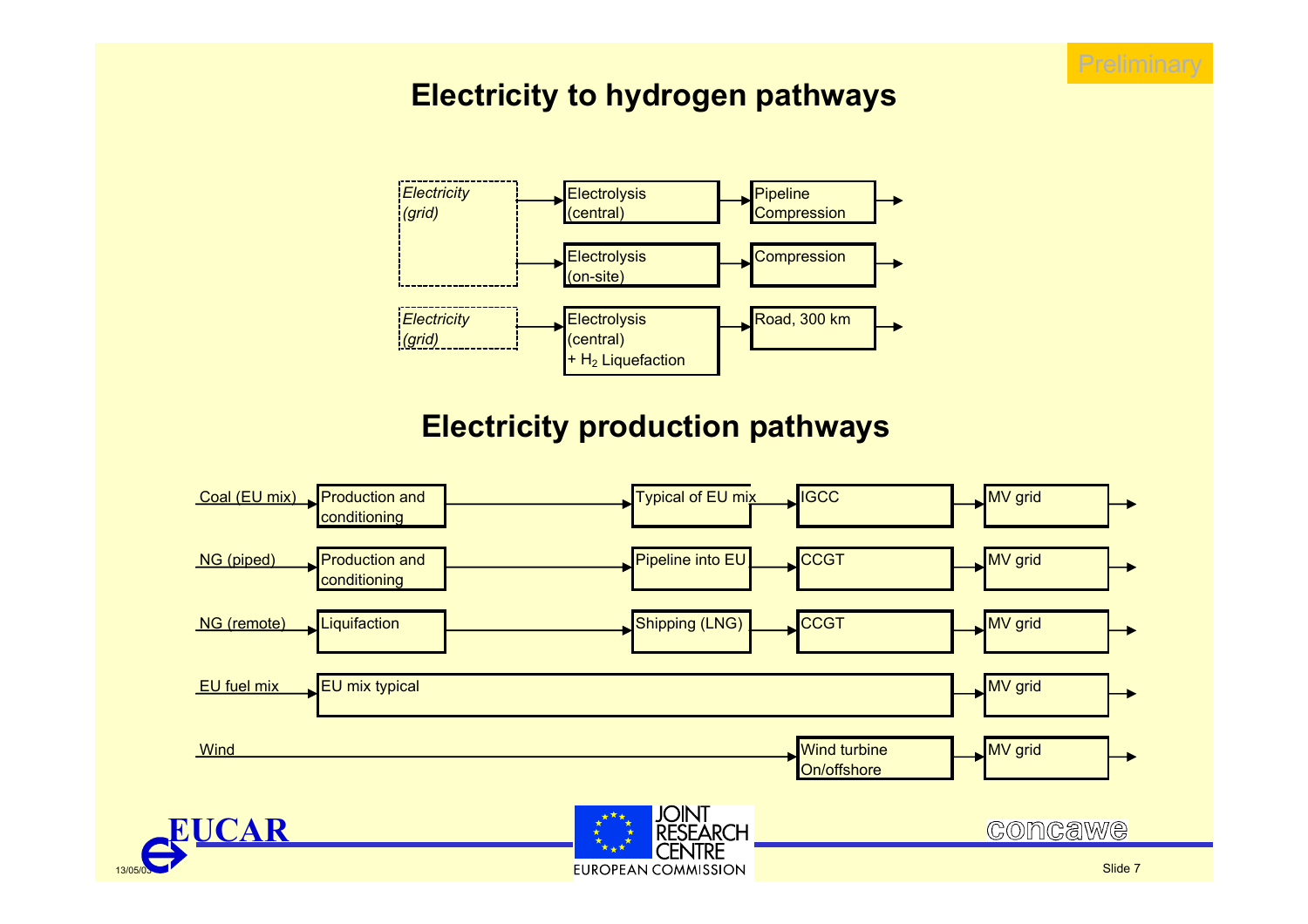**Compressed hydrogen from on-site NG reforming**

**Reforming energy is the main element**







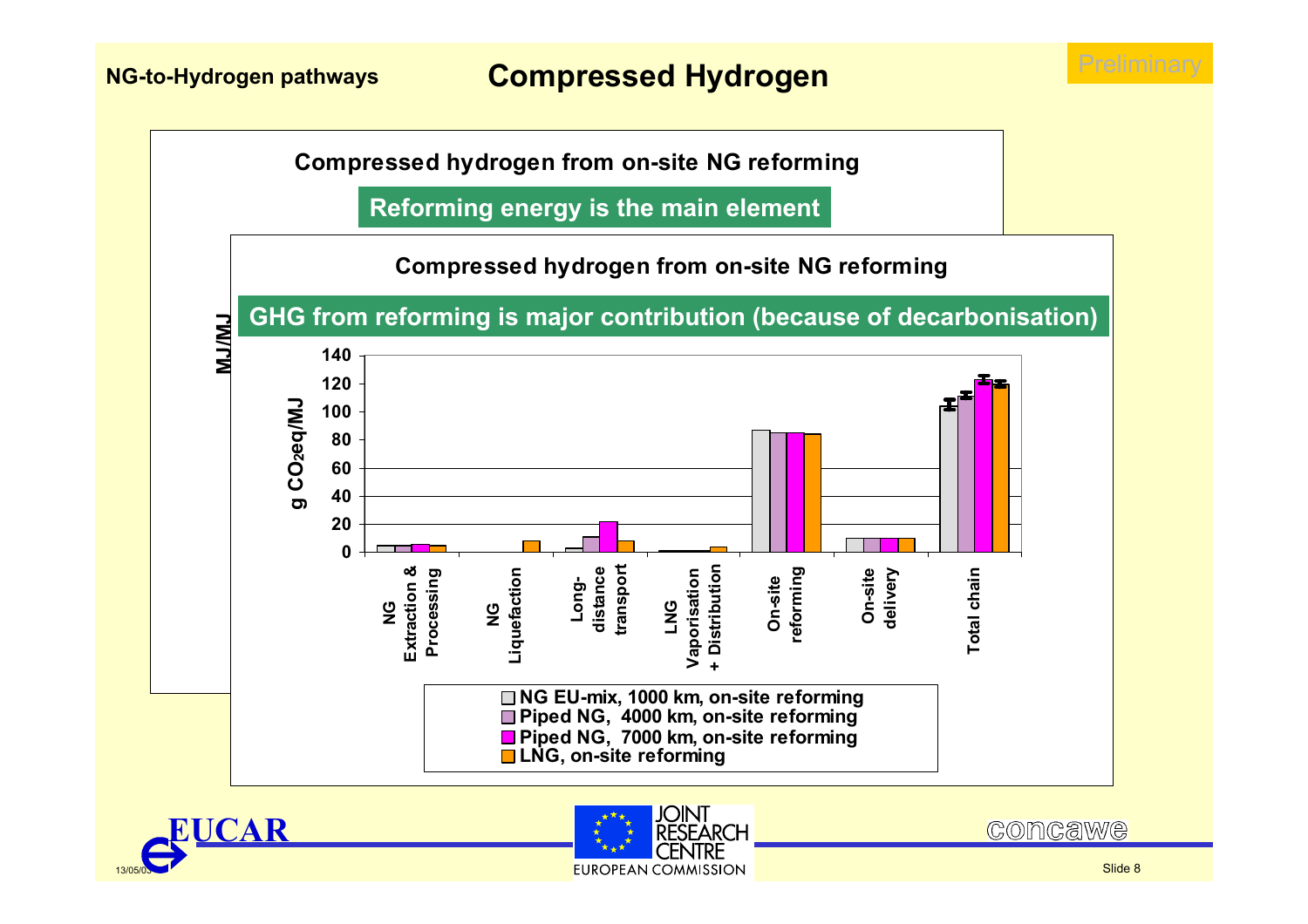**NG-to-Hydrogen pathways Compressed Hydrogen**







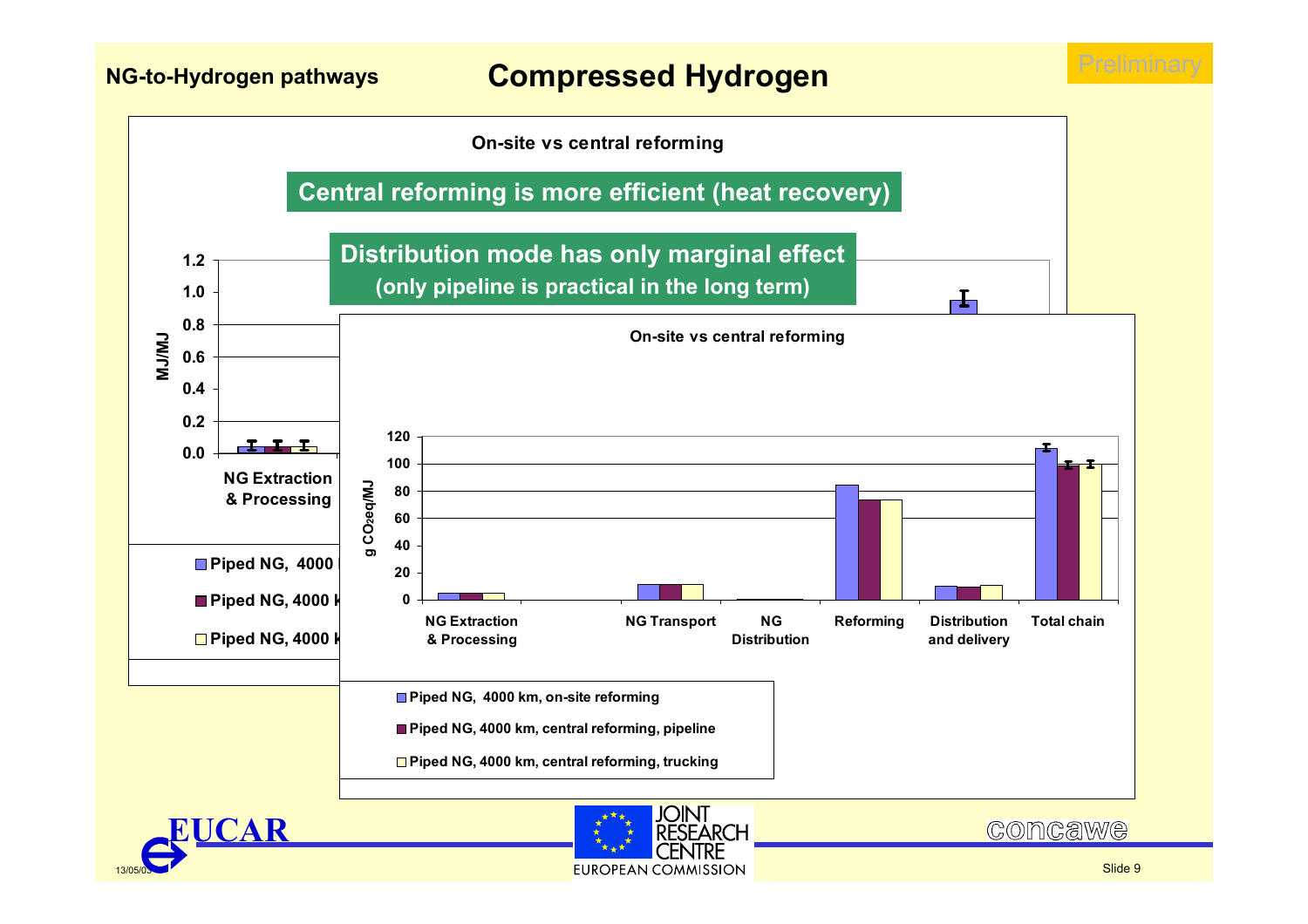13/05/03

**NG-to-Hydrogen pathways Liquid Hydrogen**



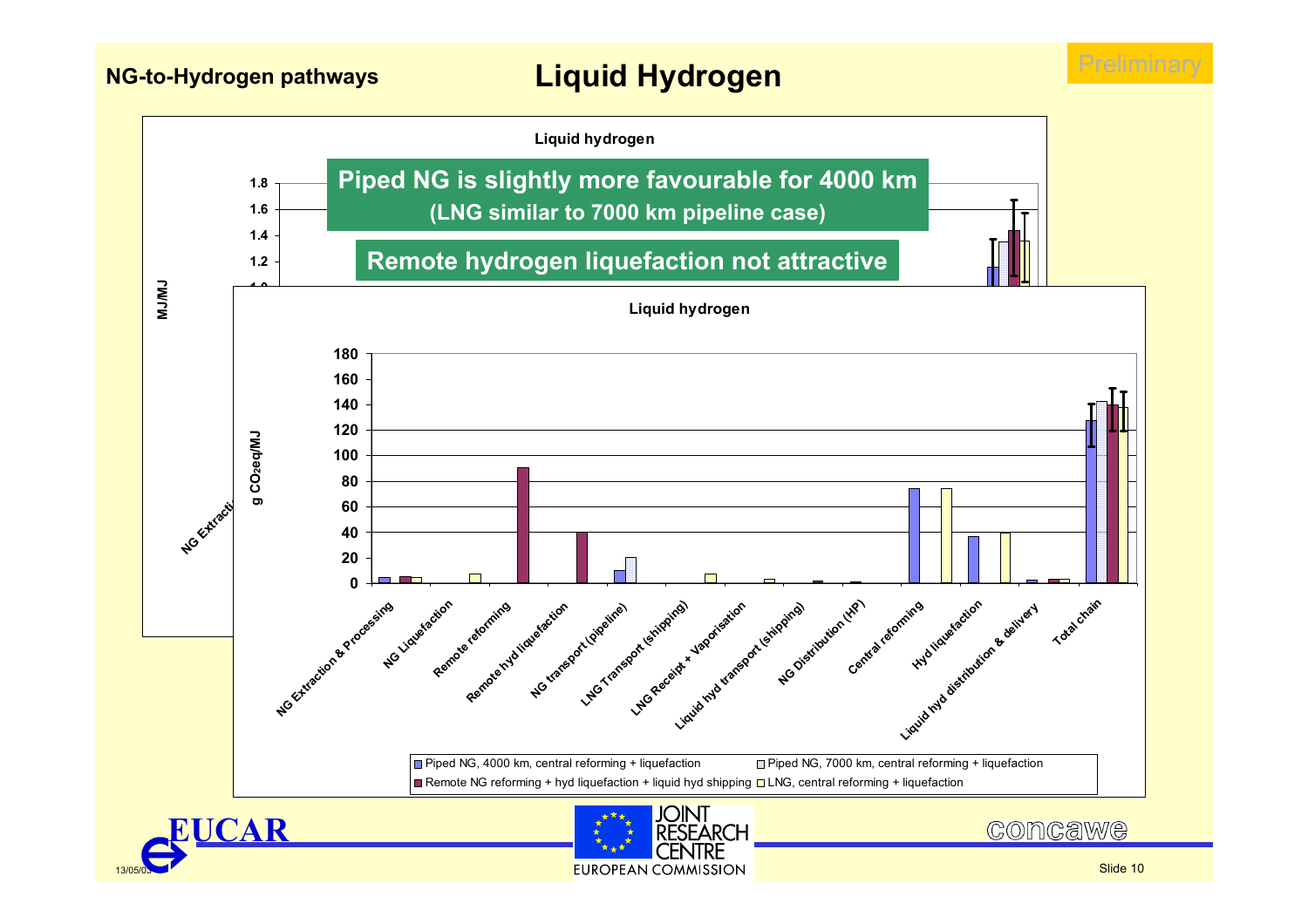13/05/03



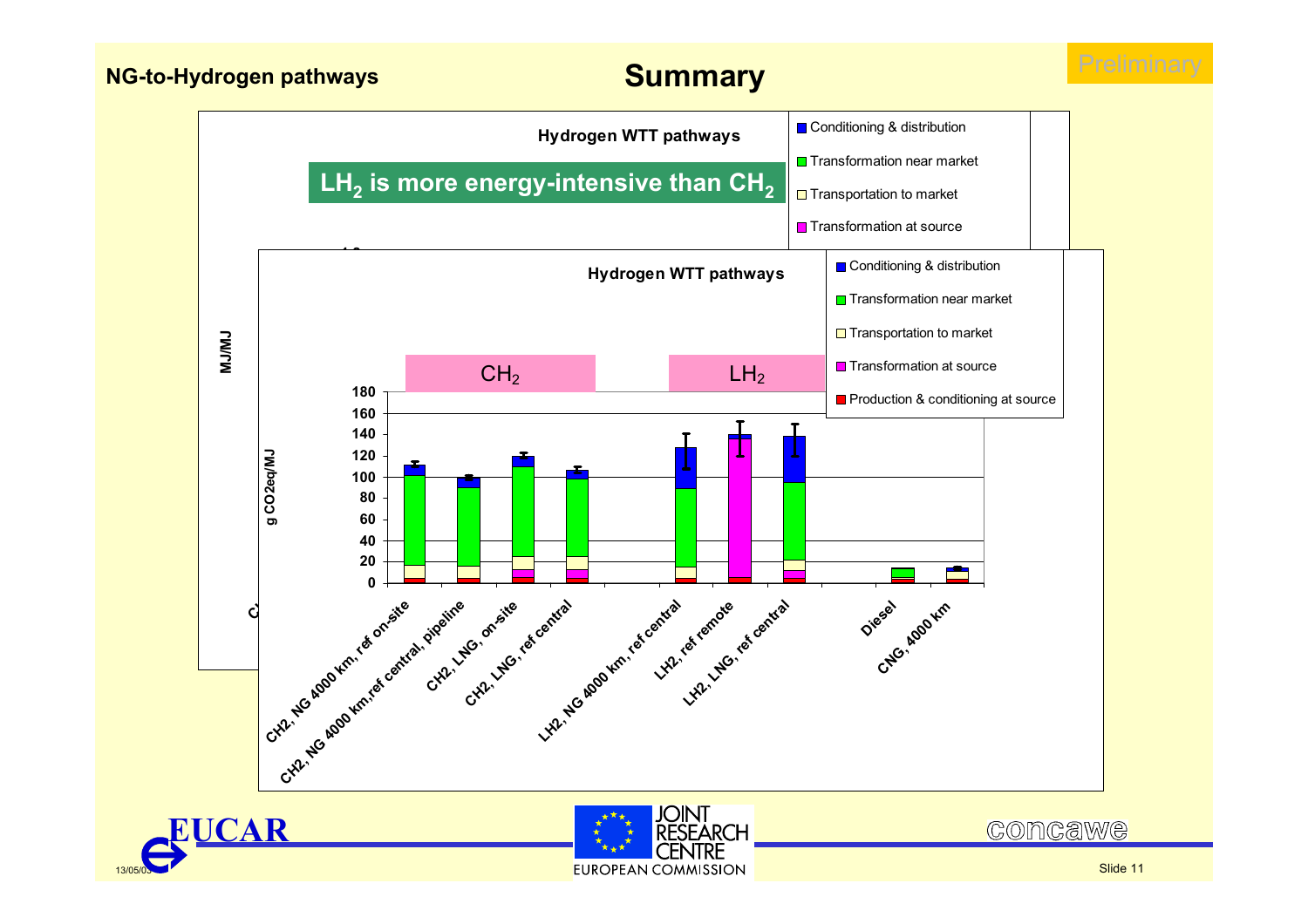





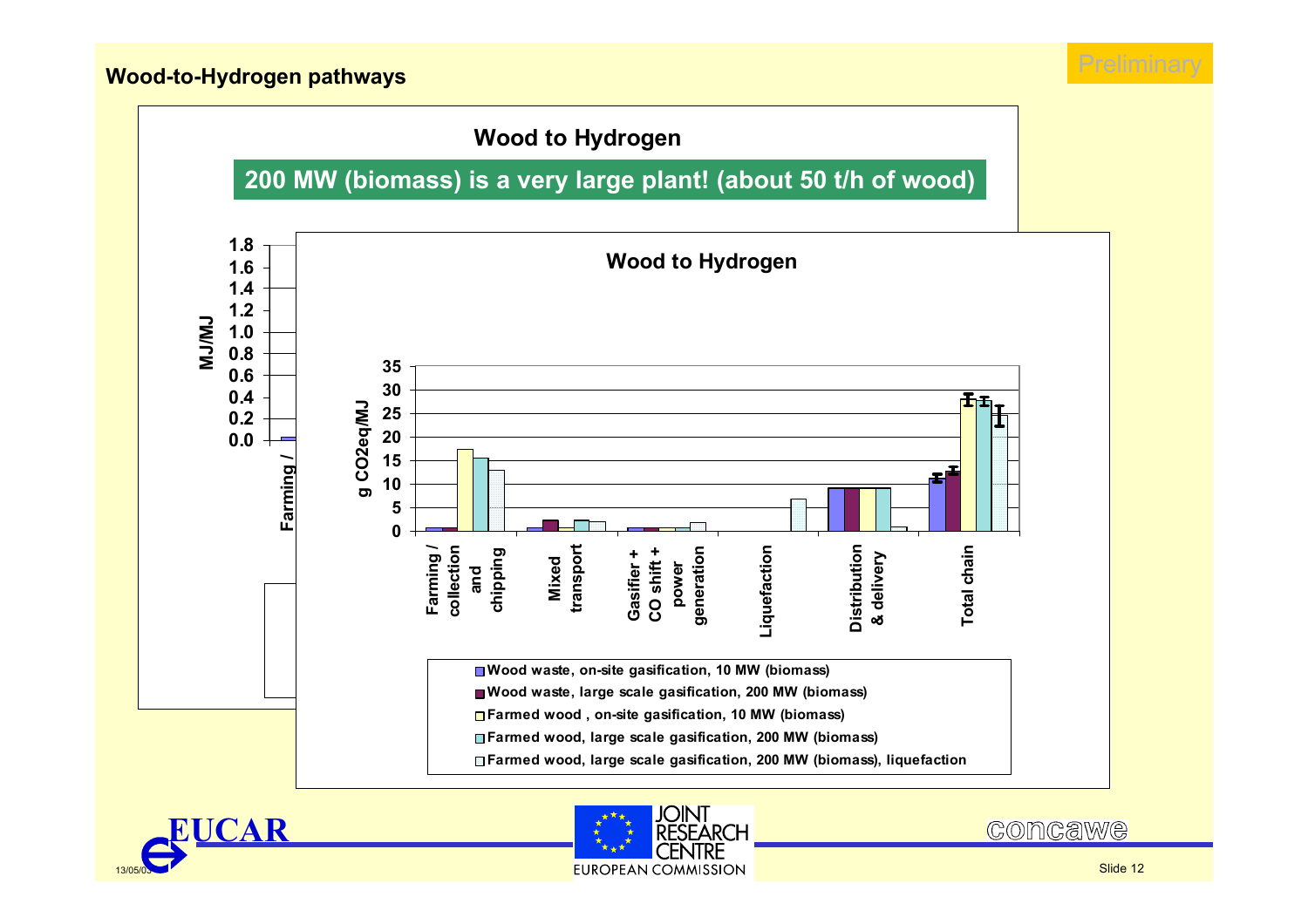





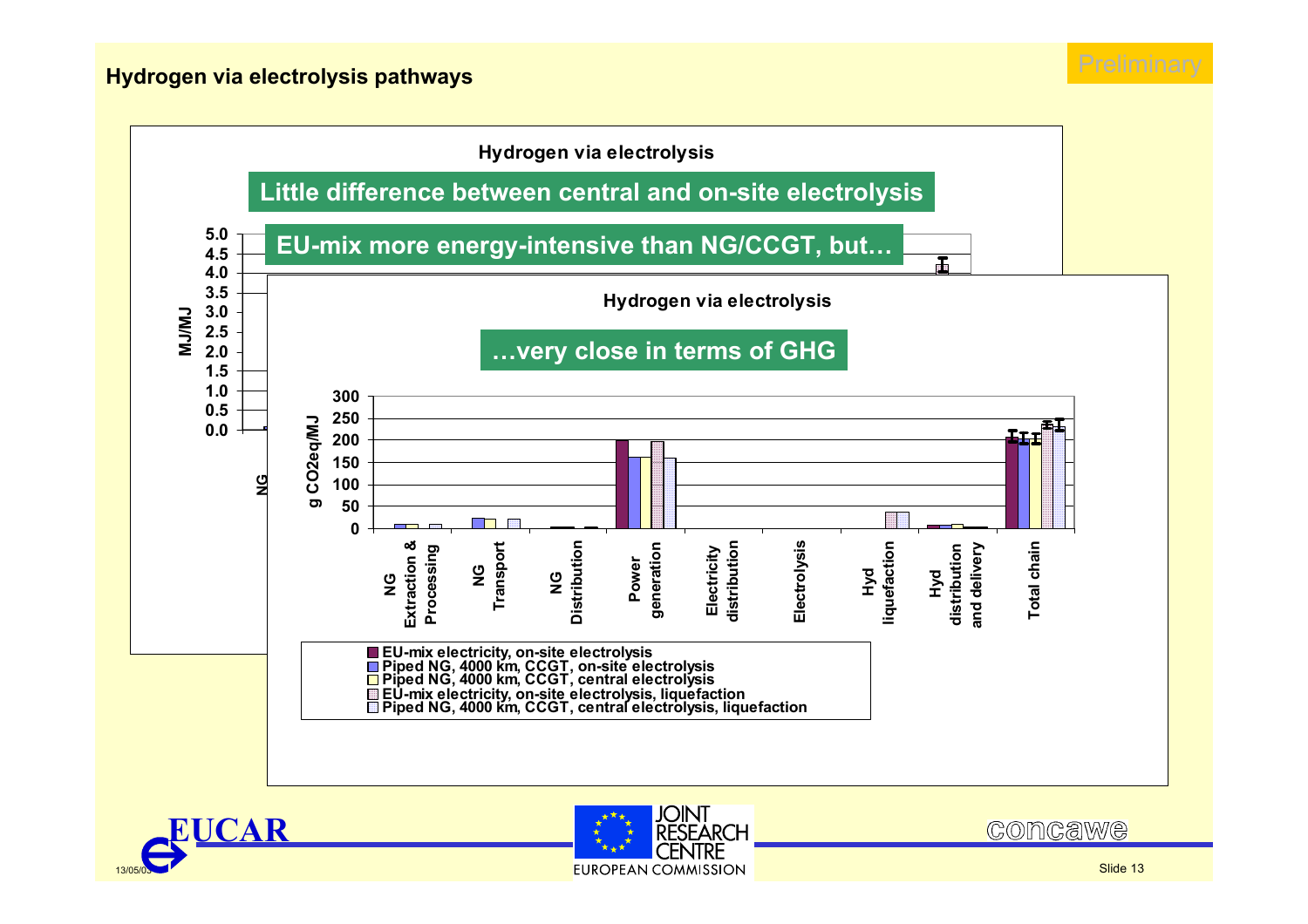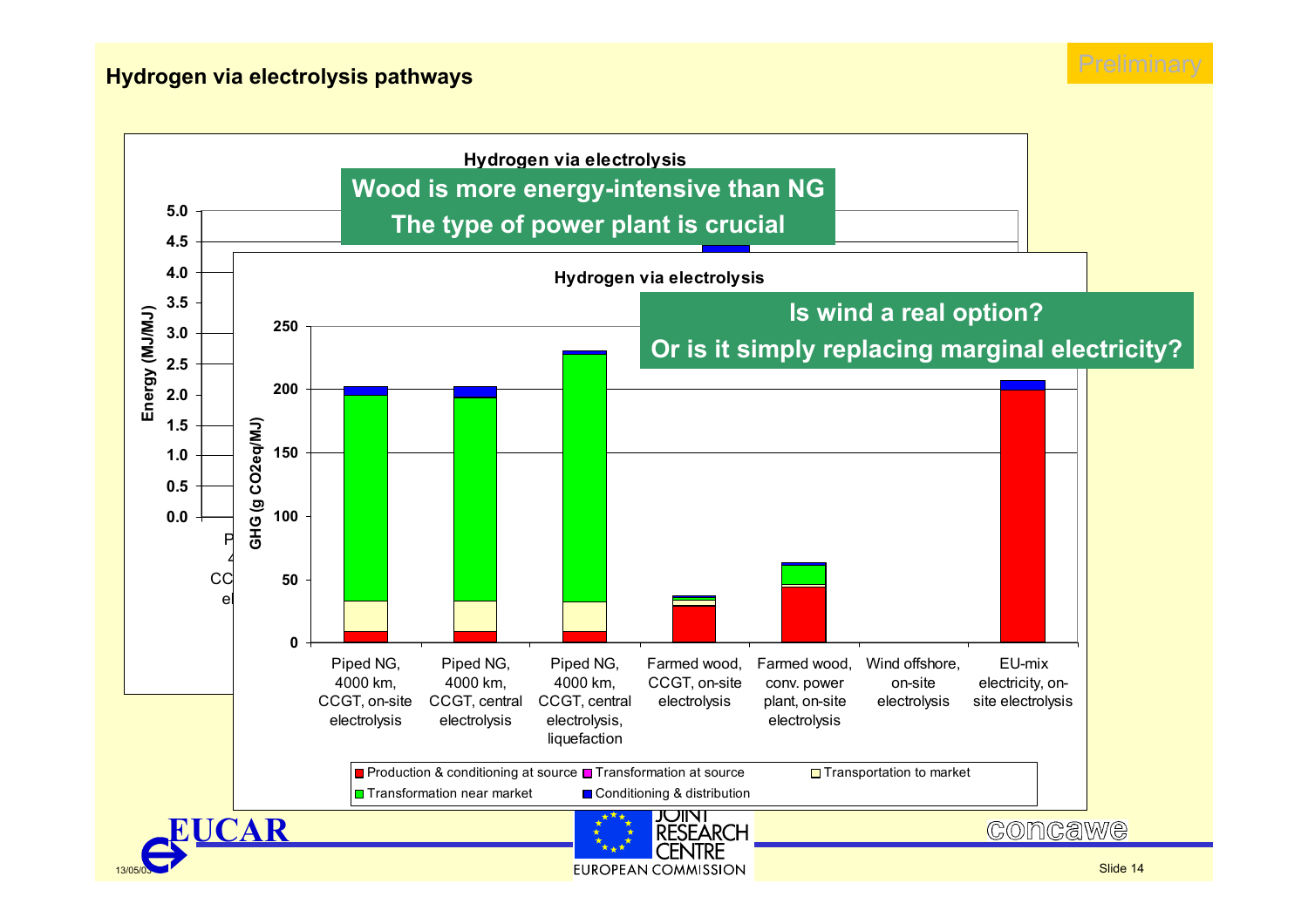

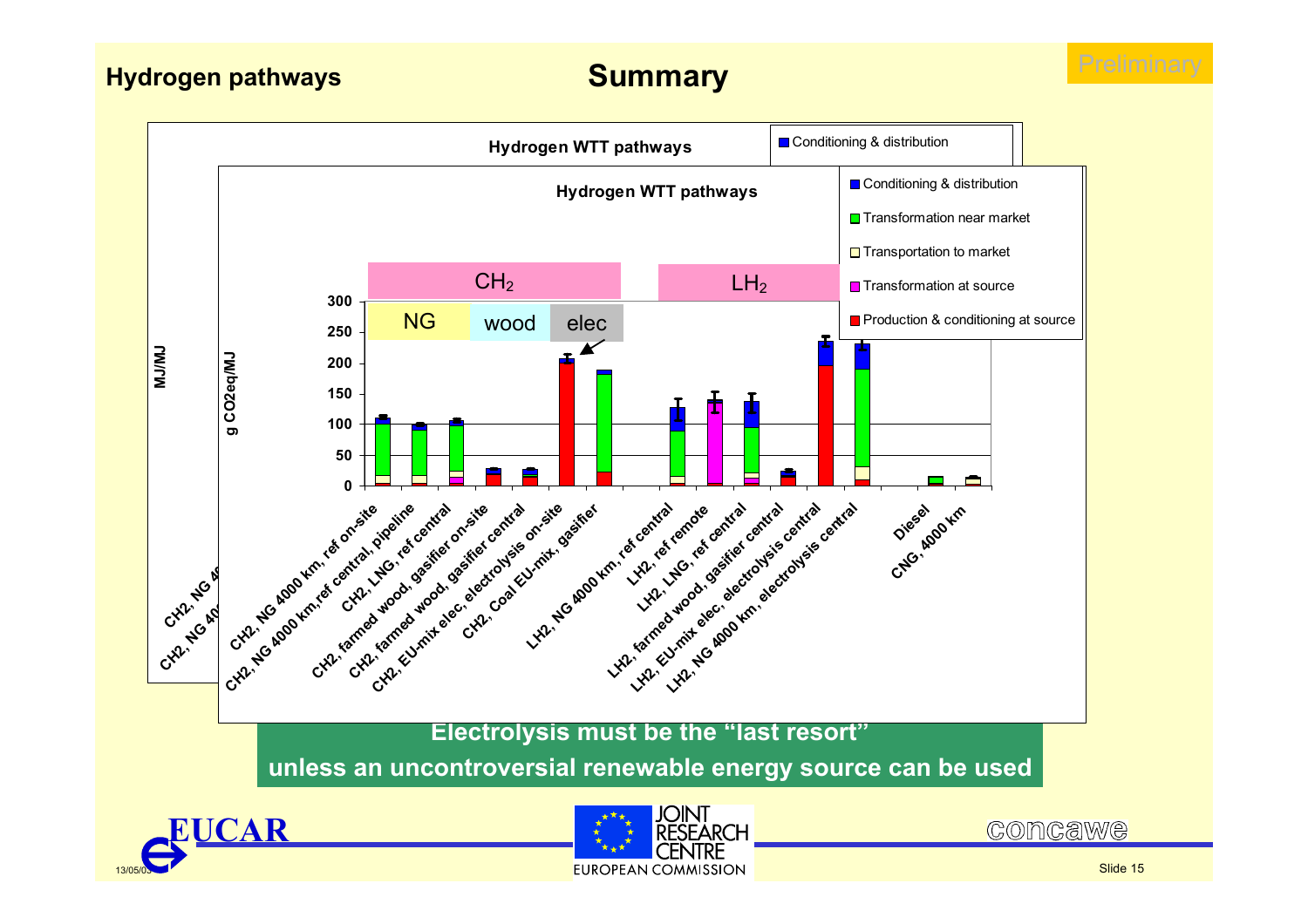

# **WTT Conclusions**

- $\triangleright$  LH<sub>2</sub> is more energy and GHG intensive than CH<sub>2</sub>
- ¾ Central reforming requires somewhat less energy than on-site
- ¾ Electrolysis is very energy-intensive and can only be justified if genuinely renewable electricity is available





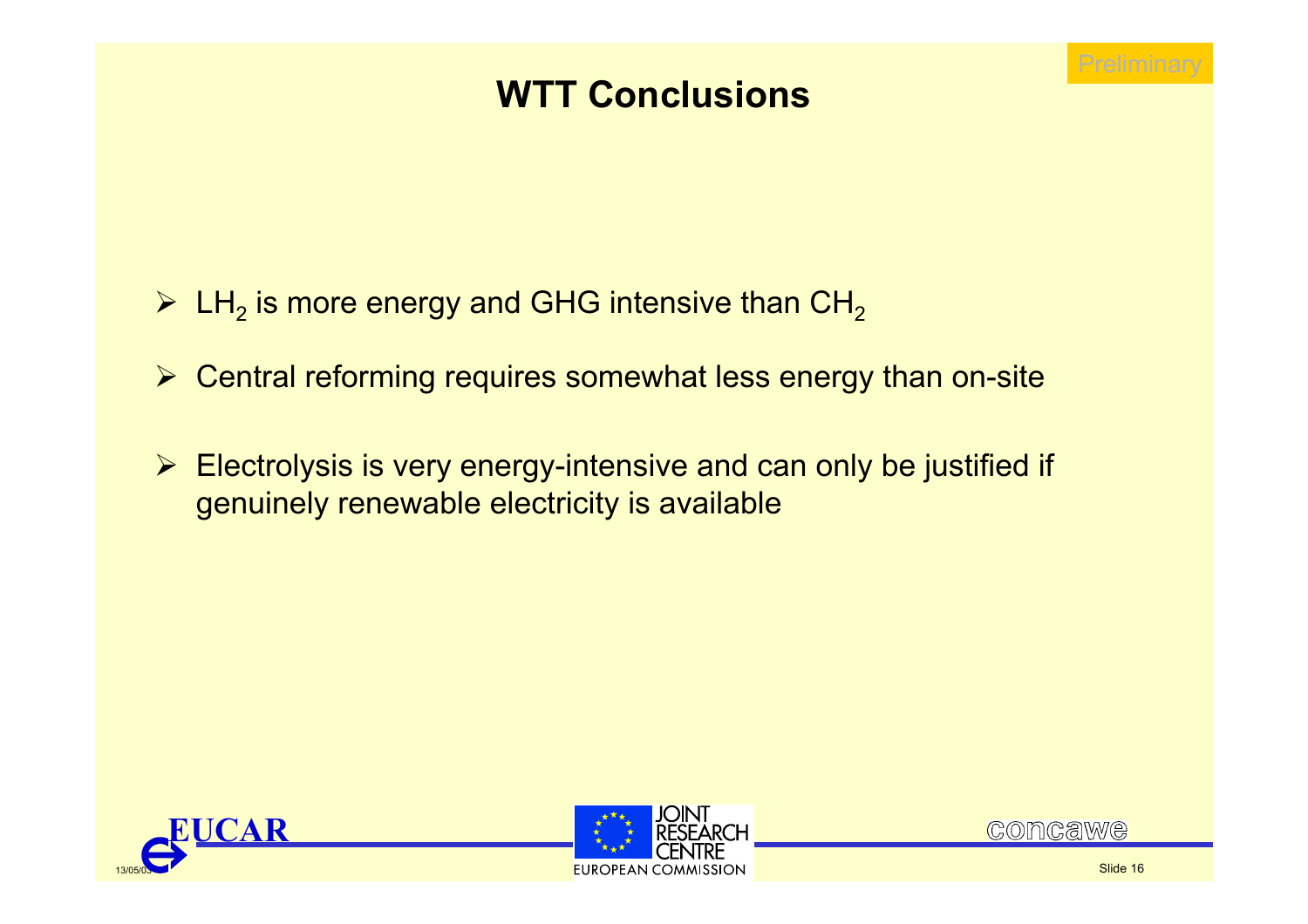

# **TANK-TO-WHEELS**

# **Gasoline, Diesel, Natural gas, Hydrogen 2002 - 2010**







Slide 17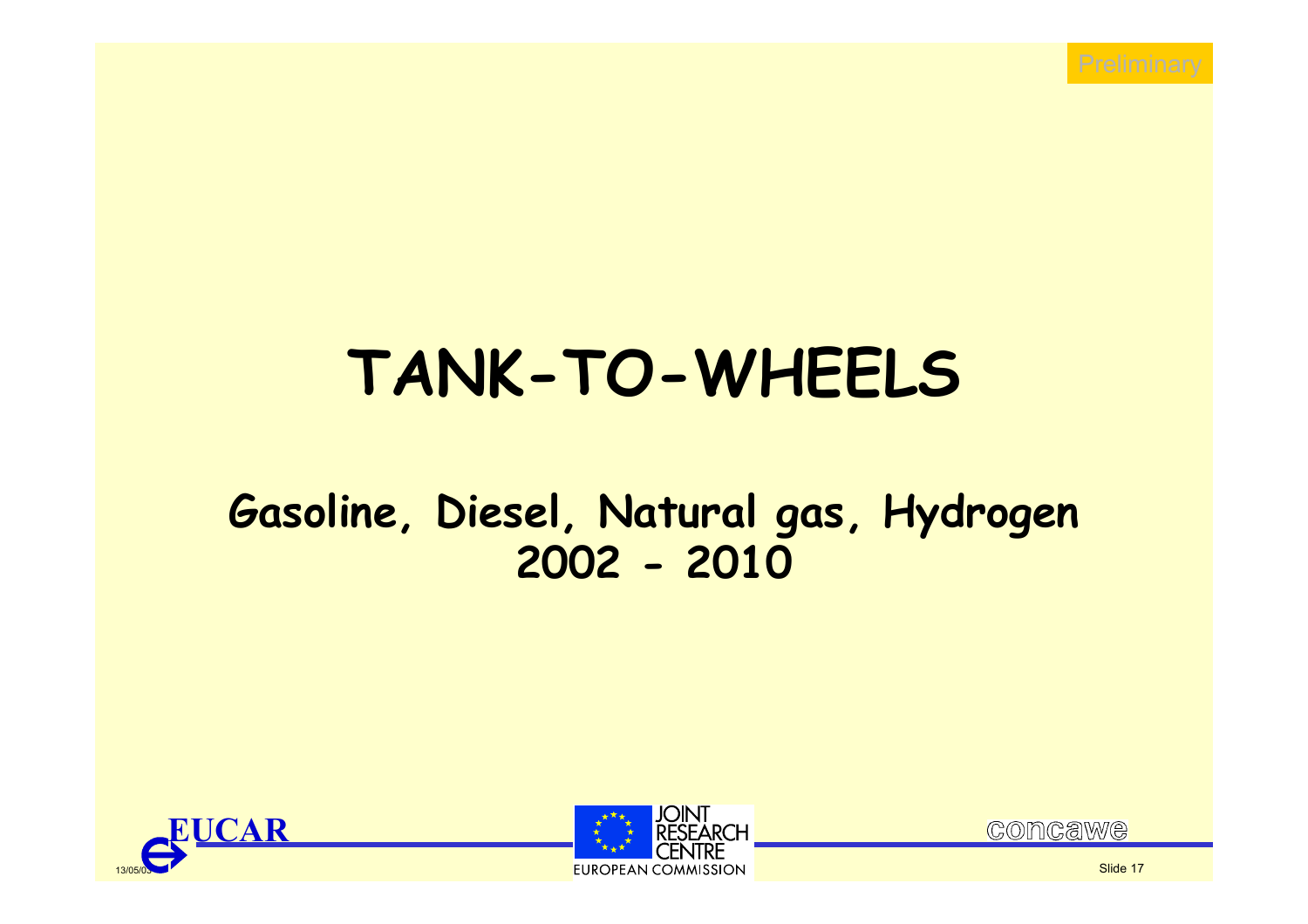

### **Tank-to-Wheels study: Gasoline, Diesel, Natural gas, Hydrogen**

- ¾ For the purpose of this study, **a "virtual" vehicle** was created, figurable as a VW Golf 1.6 l gasoline (most popular segment of the market)
- ¾ The results **do not** represent a fleet average
- ¾ The Fuels / powertrains considered here are :
	- -Technologies 2002 are purely Internal Combust. Engines (I.C.E.)
	- -Technologies assessed for 2010 include : I.C.E. & Fuel Cells
- ¾ The engine technologies and fuels investigated do not imply any assumptions with regard to their potential market share

ICE hybrid vehicles will be included later





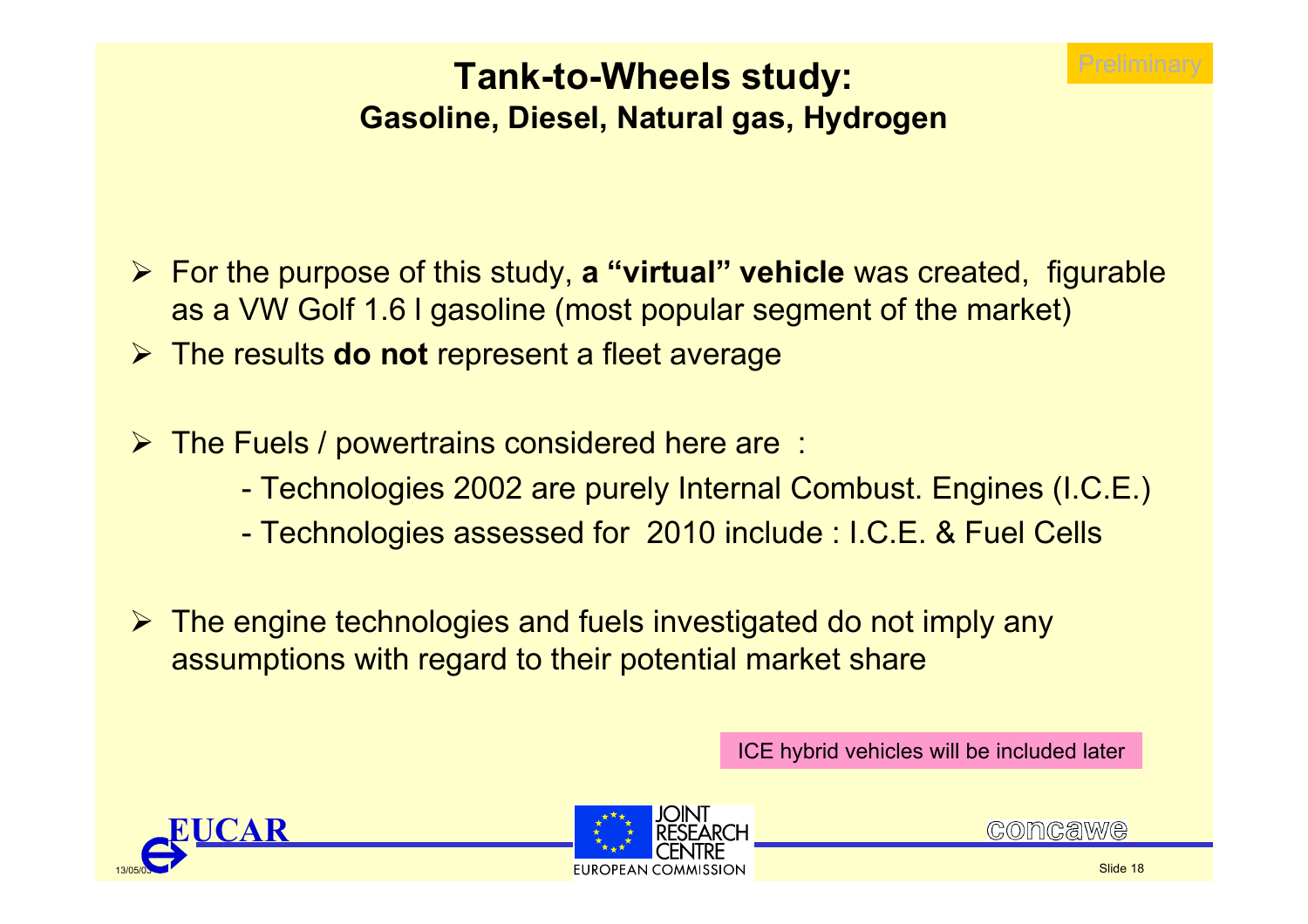## **Tank-to-Wheels study Performance & Emissions**

- ¾ All technologies fulfil at least minimal customer performance criteria
	- For bi-fuel (gasoline-CNG) the vehicle performance decay (12% torque down-shift) is accepted. A dedicated CNG engine, upsized at 2 l. to fulfil the required performances is simulated.
	- The H**2** I.C. engine is simulated as extrapolated from single cylinder present studies : 1.3 liter, already turbo-charged to meet the performances.
- ¾ "Vehicle / Fuel" combinations comply with emissions regulations
	- **The 2002 vehicles comply with Euro III**
	- $\Box$ **The 2010 vehicles comply with EU IV**
- ¾ Direct Injection for gaseous fuels is not simulated as still at the level of research with open issues to be adressed (energy penalty or limited range)





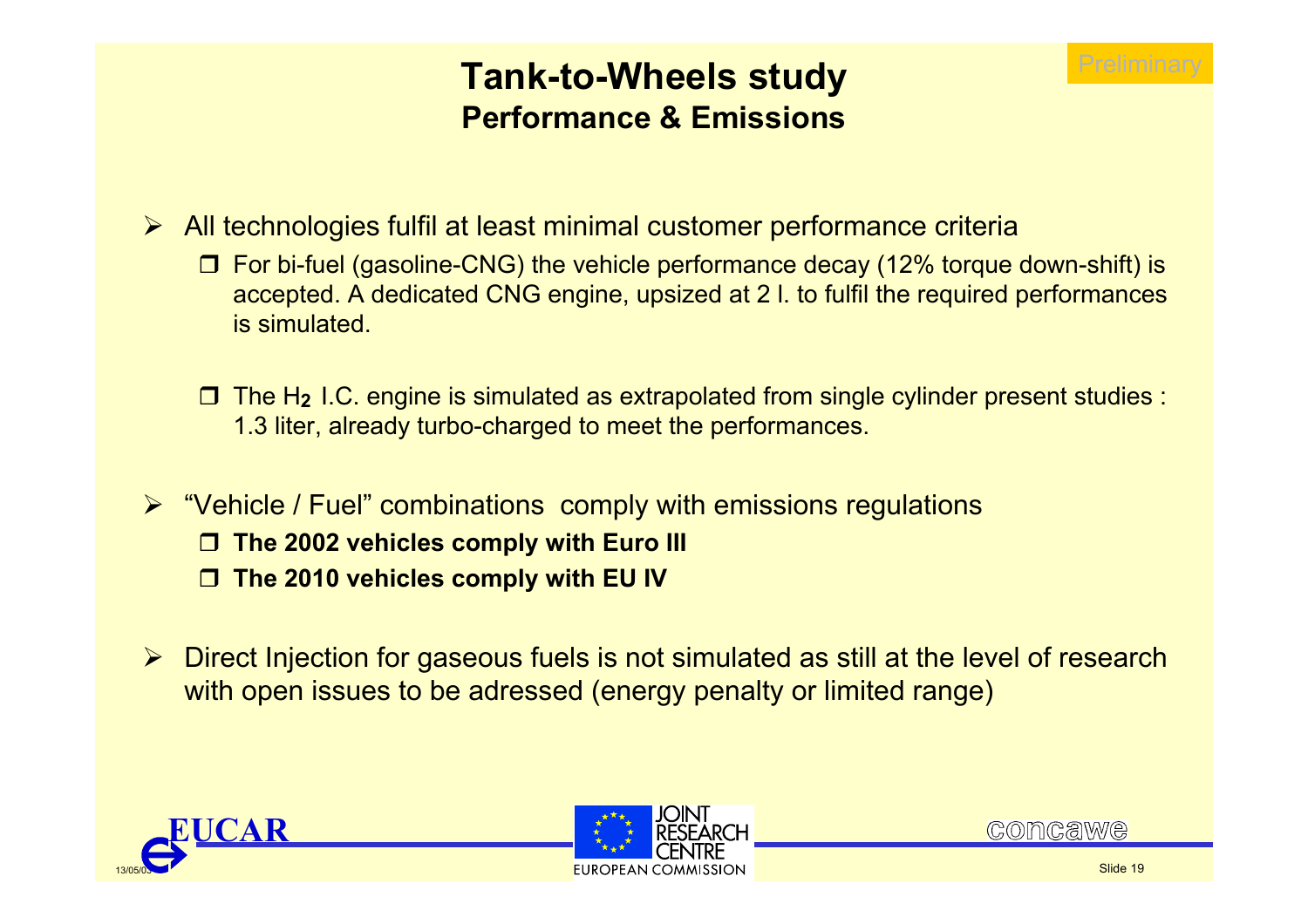

# **Tank-to-Wheels study**

### **Fuels & adapted technologies for comparable performance**

|                        | gasoline           |             | diesel      | <b>Fuel</b><br>cell |
|------------------------|--------------------|-------------|-------------|---------------------|
| <b>Engine Type</b>     | <b>PISI</b>        | <b>SIDI</b> | <b>CIDI</b> | F.C.                |
| <b>Gasoline</b>        | 1.6 lit.           | 1.6 lit.    |             |                     |
| <b>Diesel</b>          |                    |             | 1.9 lit.    |                     |
| <b>CNG (Bi Fuels)</b>  | 1.6 lit. $*$       |             |             |                     |
| <b>CNG (dedicated)</b> | 2.0 lit.           |             |             |                     |
| CGH <sub>2</sub>       | <b>1.3 lit. TC</b> |             |             | <b>75 kW</b>        |
| LH <sub>2</sub>        | <b>1.3 lit. TC</b> |             |             | <b>75 kW</b>        |
|                        |                    |             |             |                     |
|                        |                    |             |             |                     |
|                        |                    |             |             |                     |
|                        |                    |             |             |                     |
|                        |                    |             |             |                     |

Objective is to compare vehicles at same level of technology

\* Reduced performance

- PISI :Port Injection Spark Ignition
- SIDI :Spark Ignition Direct Injection
- CIDI :Compression Ignition Direct Injection (Common Rail)
- F.C. : Fuel Cells (Direct Hydrogen)





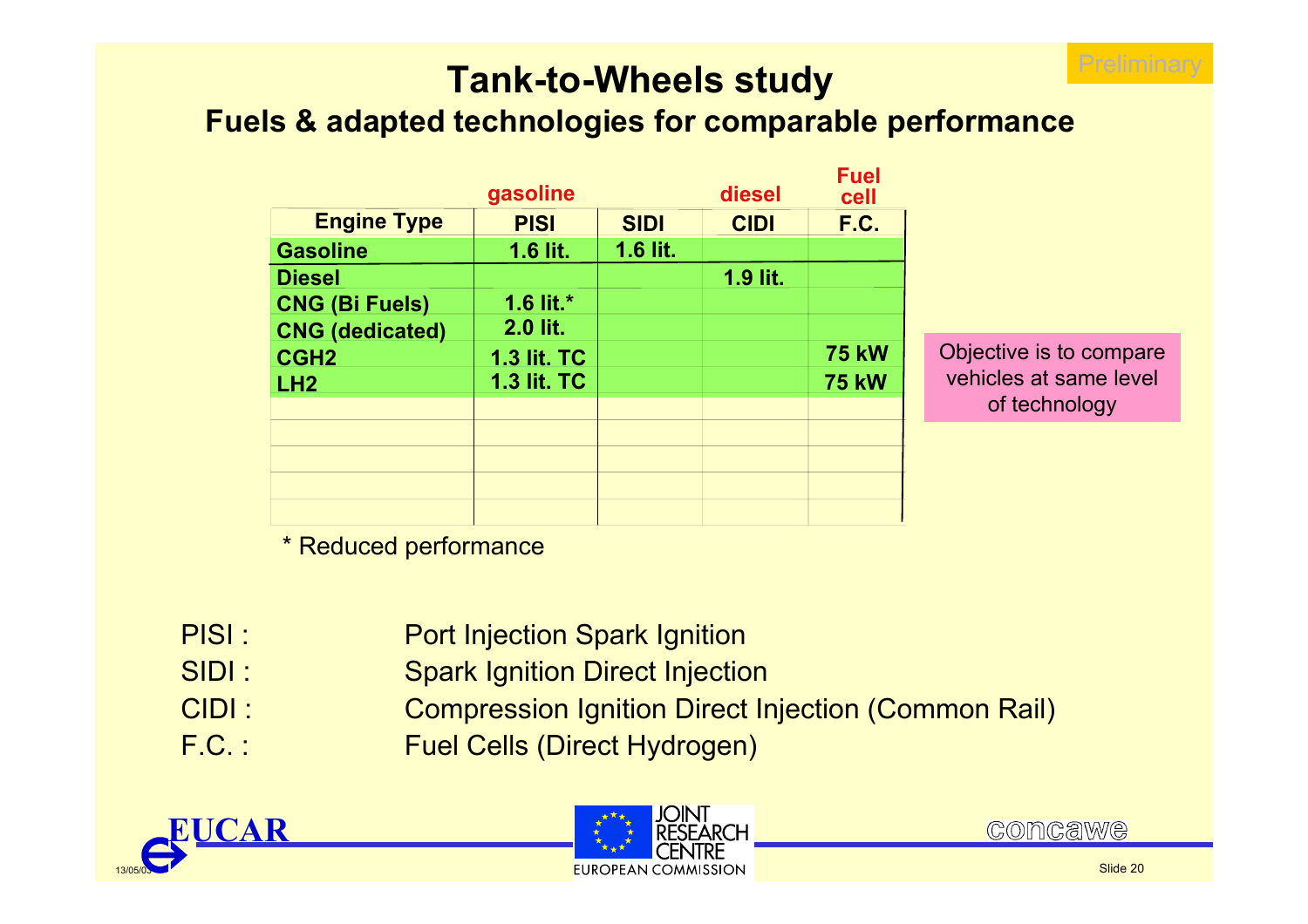

### **Tank-to-Wheels study Comments : state of the art 2002**

- **► H2 ICE**: Energy efficiency results from simulation are better than gasoline reference :
- ¾ Reason:
	- - The S.I. H2 engine model is, already in 2002, simulated as *downsized and turbo charged (DSTC)*, while the reference gasoline engine is not.
	- - The gasoline ICE will include the same technology in the 2010 version (and therefore be more energy efficient)
	- The benefit of DSTC will not be accounted twice for H2 in 2010

No GHG are emitted by the H2 powertrain, except the NOx contribution





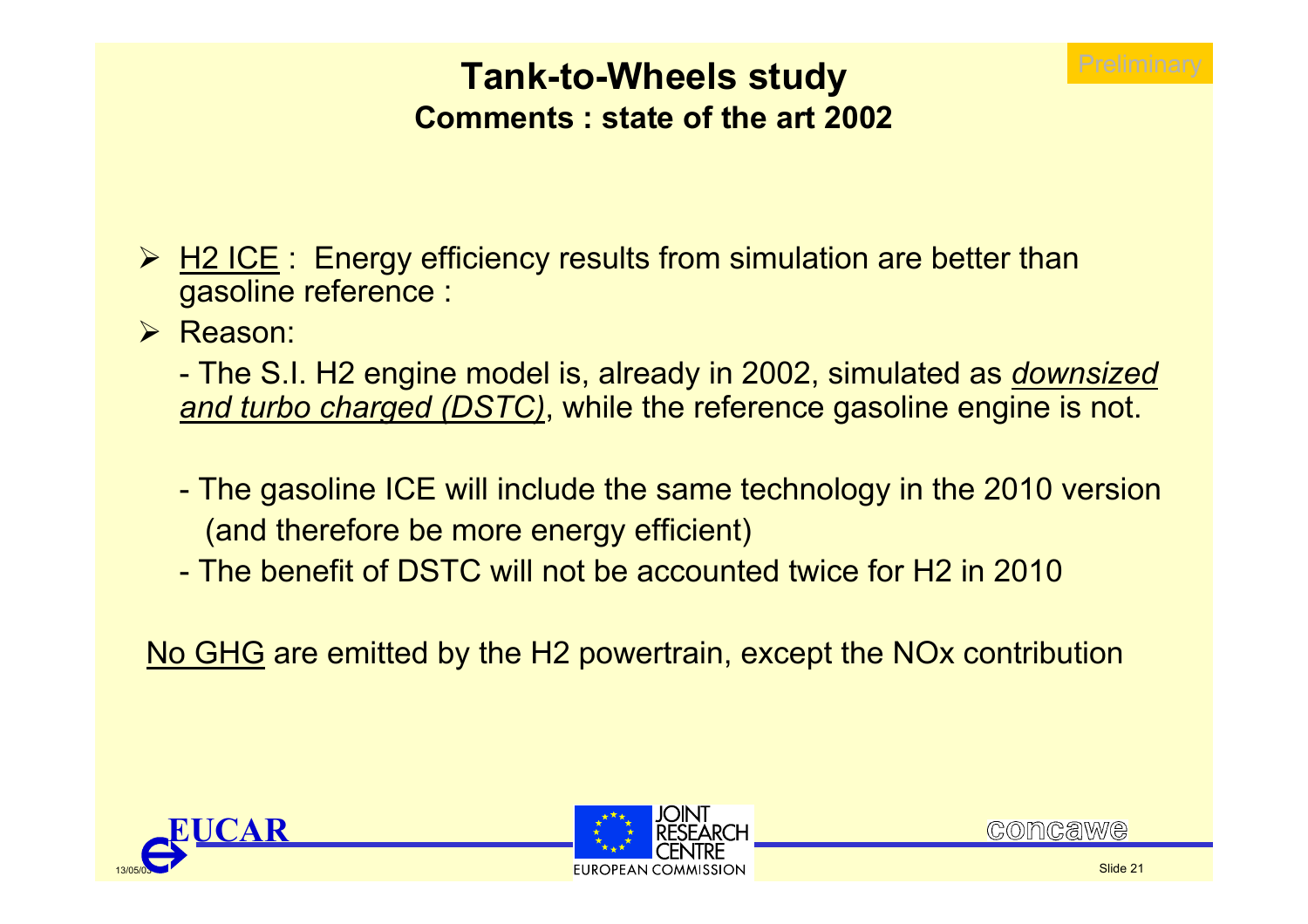# **Tank-to-Wheels study Compared Energy Efficiency**

|                               | gasoline        |                 | diesel | <b>CNG</b><br>bi-fuel | <b>CNG</b><br>dedicated |                  |                 |
|-------------------------------|-----------------|-----------------|--------|-----------------------|-------------------------|------------------|-----------------|
| <b>Cold start on NEDC</b>     | <b>PISI 1,6</b> | <b>SIDI 1,6</b> |        | DIESEL1,9 CNGBF 1,6   | <b>CNG2,0</b>           | CGH <sub>2</sub> | LH <sub>2</sub> |
| $\vert$ CO2 (g/km)            | 166,2           | 155,3           | 135    | 129                   | 130                     | O                | 0               |
| <b>ENERGY EFF. (MJ/100km)</b> | 223,5           | 209             | 183    | 229                   | 230                     | 180              | 180             |
| MASS Consump. (kg/100km)      | 5,21            | 4,87            | 4,26   | 5,08                  | 5,1                     | 1,50             | 1,50            |
| FUEL Consump. (1/100km)       | 6,95            | 6,49            | 5,1    | 7,12                  | 7,15                    | 5,60             | 5,60            |
| Other G.H.G. $(g/km)$         |                 |                 |        |                       |                         |                  |                 |
| Methane (g/kmCO2 eq.)         | 0,84            | 0.84            | 0,25   | 3,36                  | 3,36                    |                  |                 |
| $N2O$ (g/km CO2 eq            | 0,93            | 0,93            | 3,1    | 0,93                  | 0.93                    | 0,93             | 0,93            |
| GHG global g/km               | 168,0           | 157,0           | 137,9  | 133,3                 | 133,8                   | 0,9              | 0,9             |



**EUCAR**

13/05/03







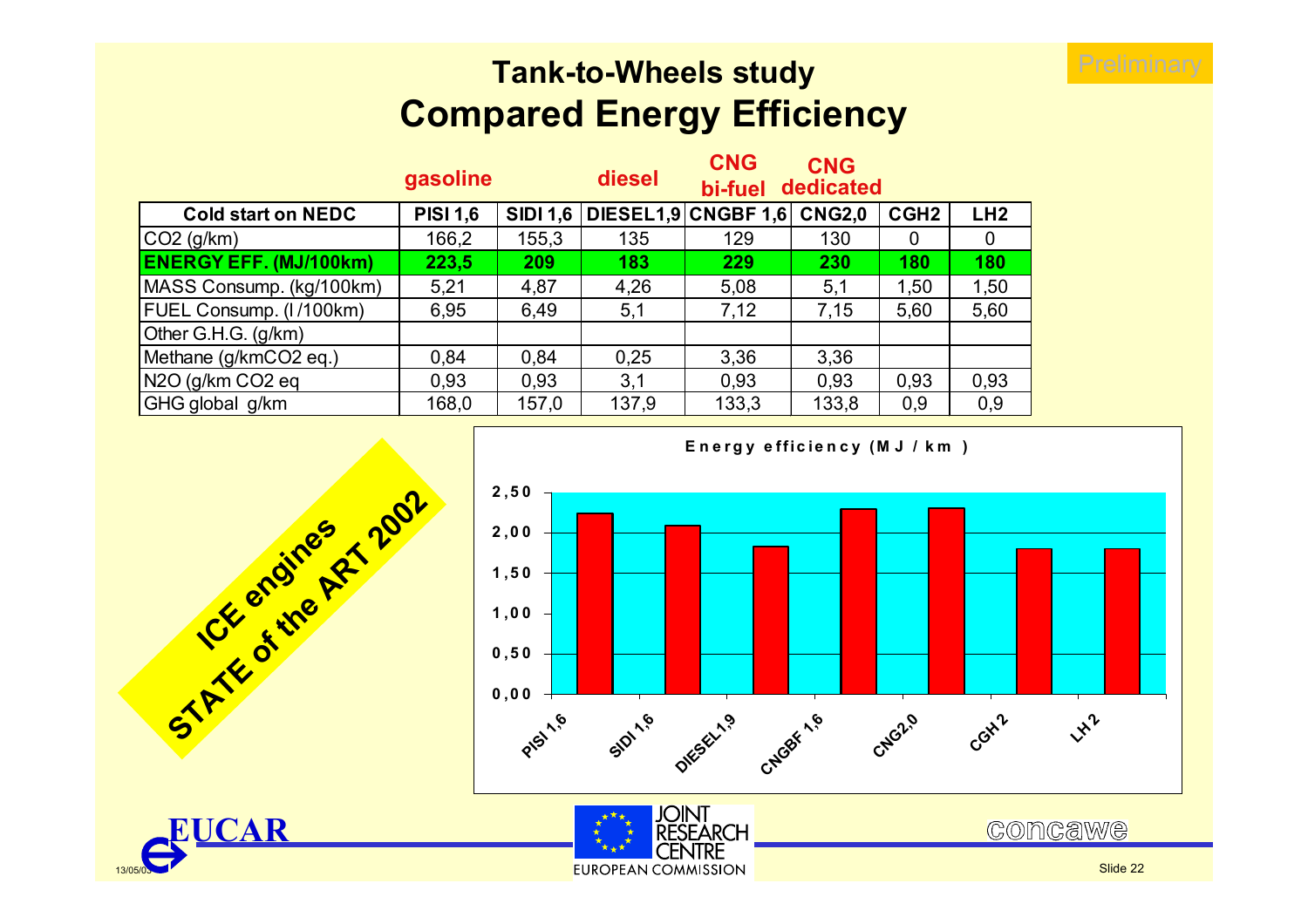## **Tank-to-Wheels study Compared G.H.G. emissions**

**EUROPEAN COMMISSION** 

| <b>Cold start on NEDC</b> | <b>PISI 1,6</b> | <b>SIDI 1,6</b> |       | DIESEL1,9 CNGBF 1,6 | <b>CNG2,0</b> | CGH <sub>2</sub> | LH <sub>2</sub> |
|---------------------------|-----------------|-----------------|-------|---------------------|---------------|------------------|-----------------|
| $CO2$ (g/km)              | 166,2           | 155,3           | 135   | 129                 | 130           | 0                | 0               |
| ENERGY EFF. (MJ/100km)    | 223,5           | 209             | 183   | 229                 | 230           | 180              | 180             |
| MASS Consump. (kg/100km)  | 5,21            | 4,87            | 4,26  | 5,08                | 5,1           | 1,50             | 1,50            |
| FUEL Consump. (I/100km)   | 6,95            | 6,49            | 5,1   | 7,12                | 7,15          | 5,60             | 5,60            |
|                           |                 |                 |       |                     |               |                  |                 |
| Other G.H.G. (g/km)       |                 |                 |       |                     |               |                  |                 |
| Methane (g/kmCO2 eq.)     | 0,84            | 0,84            | 0,25  | 3,36                | 3,36          |                  |                 |
| N2O (g/km CO2 eq          | 0,93            | 0,93            | 3,1   | 0,93                | 0,93          | 0,93             | 0,93            |
|                           |                 |                 |       |                     |               |                  |                 |
| <b>GHG global g/km</b>    | 168,0           | 157,0           | 137,9 | 133,3               | 133,8         | 0,9              | 0,9             |
|                           |                 |                 |       |                     |               |                  |                 |





13/05/03

**EUCAR**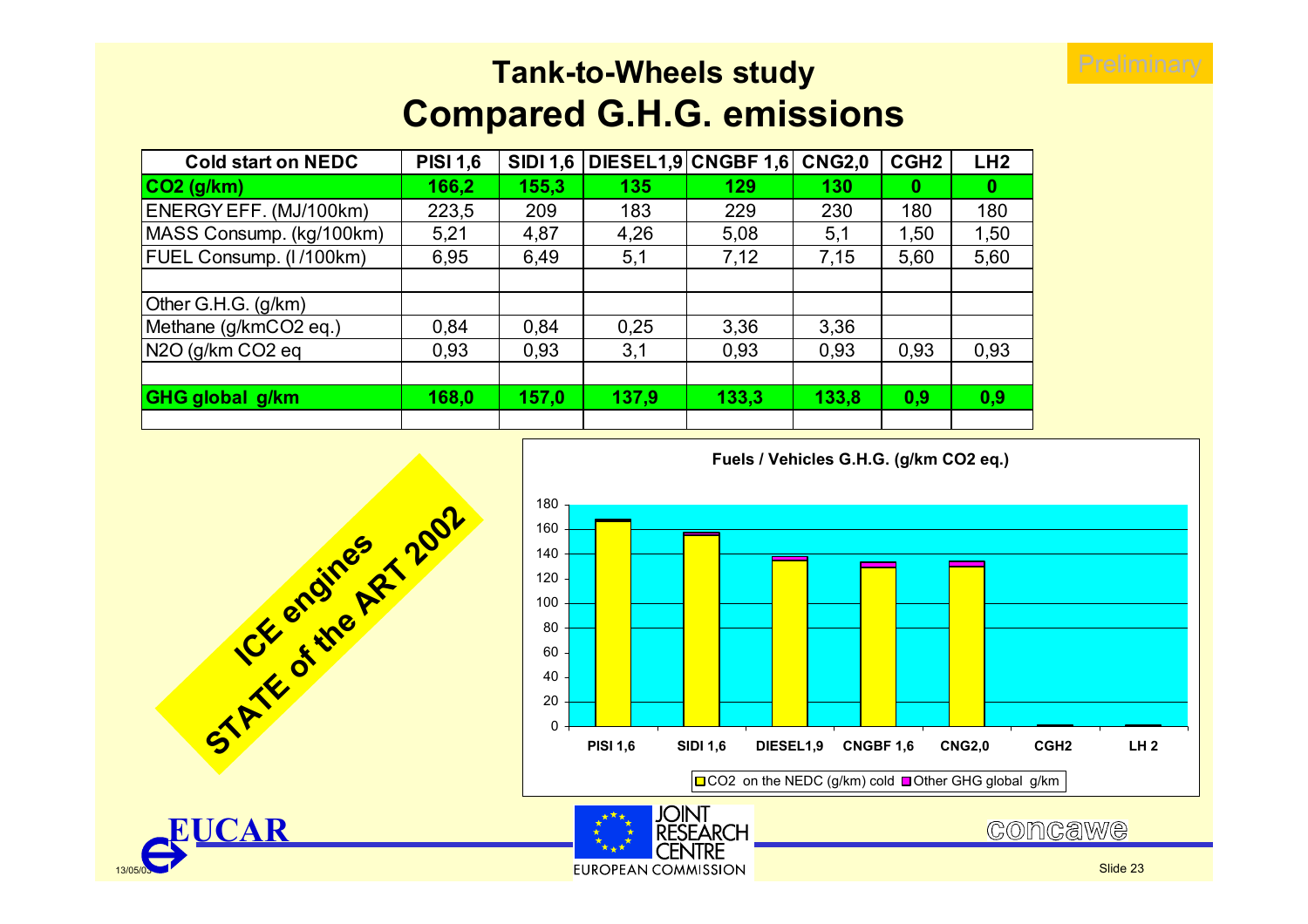

# **Tank-to-Wheels study Evolutions 2002 - 2010**

- ¾ From present State of the Art until 2010, Fuel efficiency evolutions should occur, depending on:
	- -- the maturity of the technology
	- the specific possibilities and constraints of the fuel
- ¾ Car manufacturers globally converge towards assumptions :
	- Port injection S.I. :
	- -- Direct injection S.I. :  $\quad\quad\,$  + 10 %  $\,$
	- Diesel:
	- Hydrogen I.C.E.:
- + 15 % (includ. Downsizing Turbo Charged)
- + 6 % ( or 2 %, only, under Particle Trap)
- + 6 % ( D.S.T.C. already accounted as 2002
- Nat. Gas & H2 : + 1 % supplementary for optimal air - gas mixture

|                  |             |             | DPF           | <b>w/o DPF</b> |             |  |
|------------------|-------------|-------------|---------------|----------------|-------------|--|
|                  | <b>PISI</b> | <b>SIDI</b> | <b>DIESEL</b> | <b>DIESEL</b>  | <b>CNGI</b> |  |
| 2010 improvement | 15          |             |               |                |             |  |





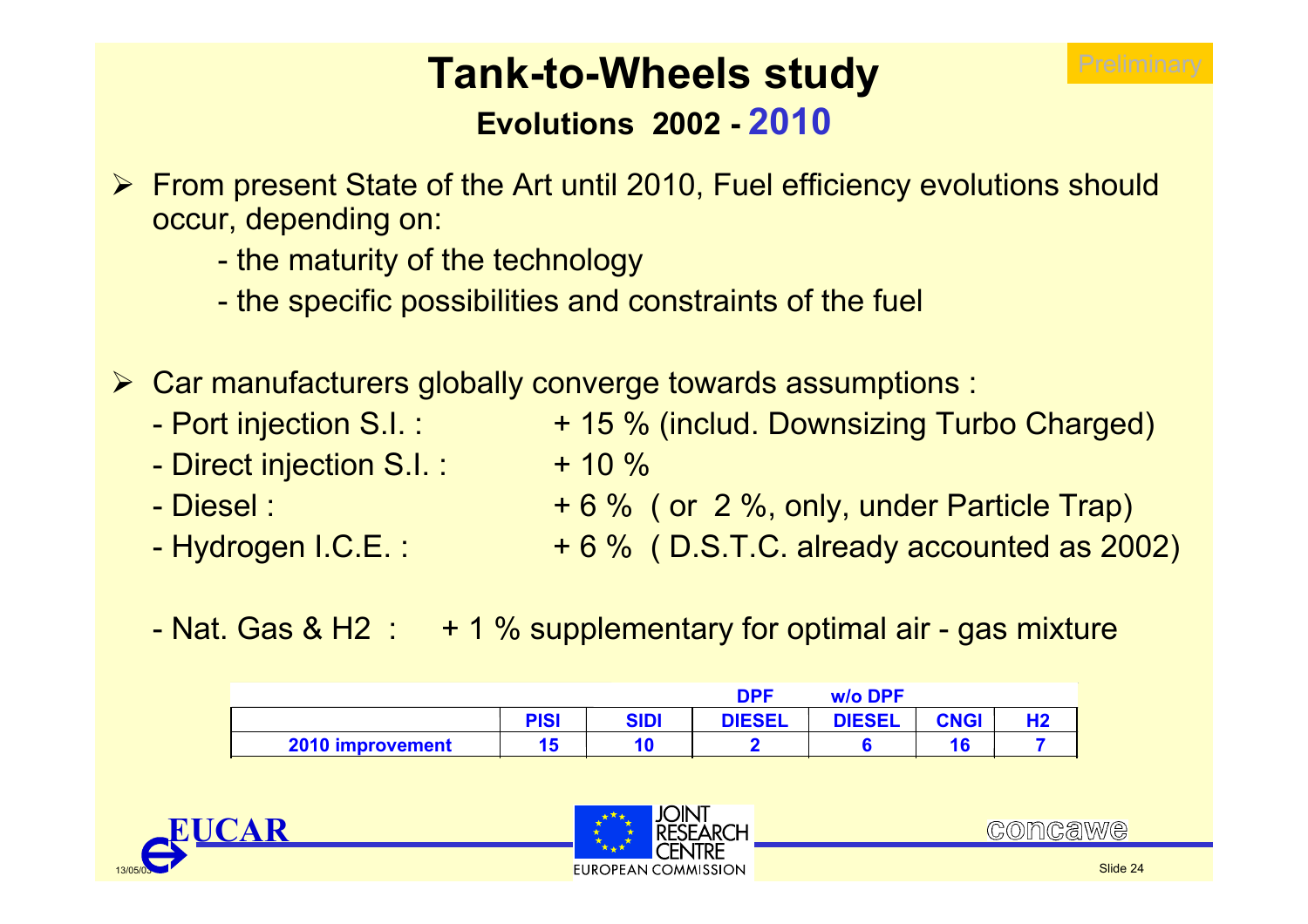# **Tank-to-Wheels study Compared Energy Efficiency**

|                           |             | <b>Gasoline</b> | <b>DPF</b>    | w/o DPF       |            |                  |       |
|---------------------------|-------------|-----------------|---------------|---------------|------------|------------------|-------|
| Cold start N.E.D.C.       | <b>PISI</b> | <b>SIDI</b>     | <b>DIESEL</b> | <b>DIESEL</b> | <b>CNG</b> | CGH <sub>2</sub> | LH2   |
| CO2 (g/km)                | 140         | 138             | 131           | 126           | 107        | 0                | 0     |
| ENERGY EFF. (MJ/100km)    | 190,0       | 188,0           | 179,1         | 171,8         | 190,8      | 168,1            | 168,1 |
| MASS Consump. (kg/100km)  | 4,43        | 4,38            | 4,17          | 4,00          | 4,23       | 1,40             | 1,40  |
| Cons. NEDC (I/100km) 2010 | 5,91        | 5,84            | 4,99          | 4,79          | 5,93       | 5,22             | 5,22  |
| Other G.H.G. (g/km)       |             |                 |               |               |            |                  |       |
| Methane (g/kmCO2 eq.)     | 0.42        | 0,42            | 0,21          | 0,21          | 0,84       |                  |       |
| $N2O$ (g/km CO2 eq        | 0,5         | 0,5             | 1,55          | 1,55          | 0,5        | 0,5              | 0,5   |
|                           |             |                 |               |               |            |                  |       |
| GHG global g/km           | 140,5       | 138,9           | 133,0         | 127,6         | 108,8      | 0,5              | 0,5   |





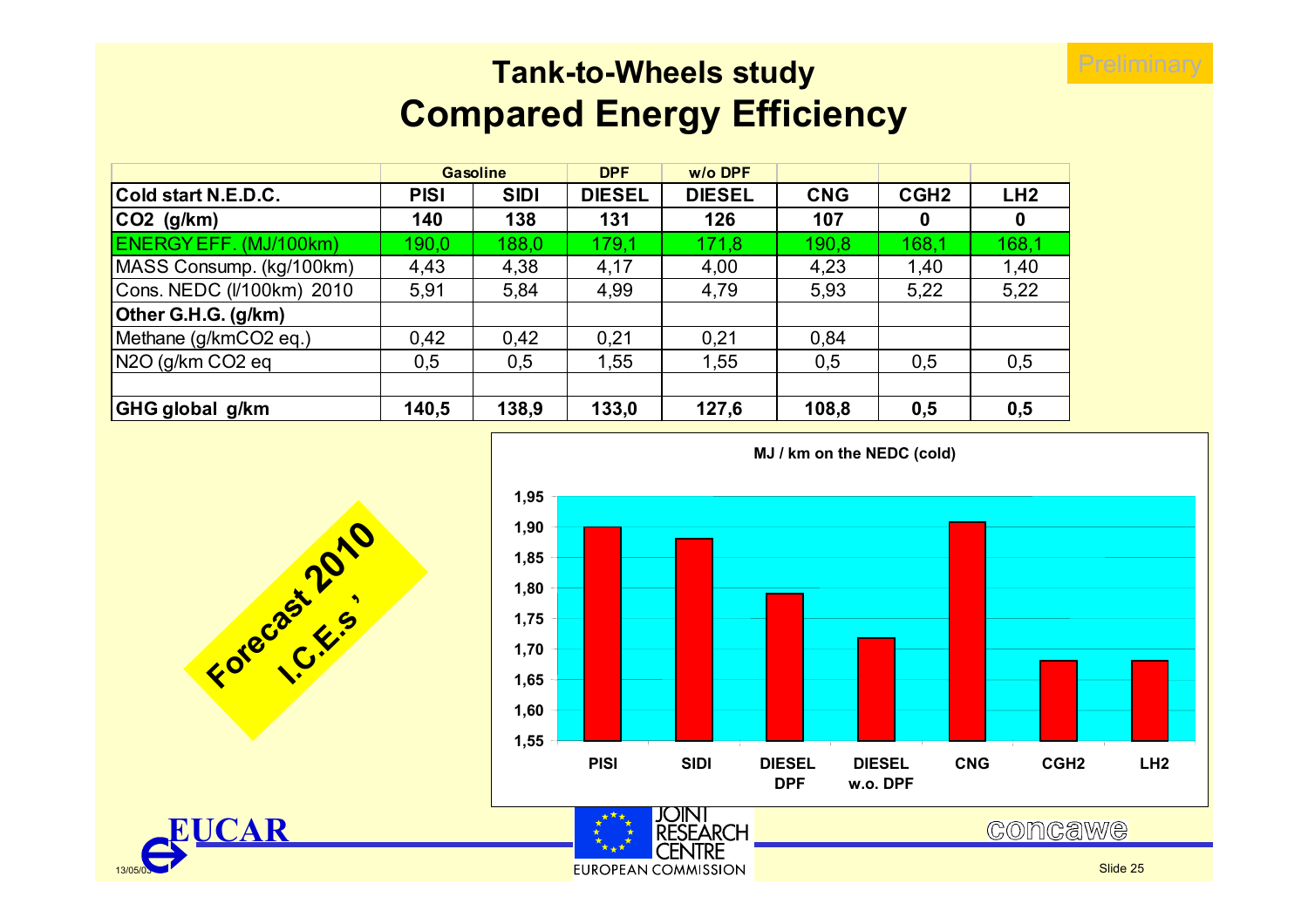## **Tank-to-Wheels study Compared G.H.G. emissions**

|                            |             | <b>Gasoline</b> | <b>DPF</b>    | $W/O$ DPF     |            |                  |      |
|----------------------------|-------------|-----------------|---------------|---------------|------------|------------------|------|
| <b>Cold start N.E.D.C.</b> | <b>PISI</b> | <b>SIDI</b>     | <b>DIESEL</b> | <b>DIESEL</b> | <b>CNG</b> | CGH <sub>2</sub> | LH2  |
| CO2 (g/km)                 | 140         | 138             | 131           | 126           | 107        | $\bf{0}$         | 0    |
| ENERGY EFF. (MJ/100km)     | 190         | 188             | 179           | 172           | 191        | 168              | 168  |
| MASS Consump. (kg/100km)   | 4.43        | 4.38            | 4.17          | 4.00          | 4.23       | 1.40             | 1.40 |
| Cons. NEDC (I/100km) 2010  | 5.91        | 5.84            | 4.99          | 4.79          | 5.93       | 5.22             | 5.22 |
| Other G.H.G. (g/km)        |             |                 |               |               |            |                  |      |
| Methane (g/kmCO2 eq.)      | 0.42        | 0.42            | 0.21          | 0.21          | 0.84       |                  |      |
| $N2O$ (g/km CO2 eq         | 0.5         | 0.5             | 1.55          | 1.55          | 0.5        | 0.5              | 0.5  |
|                            |             |                 |               |               |            |                  |      |
| GHG global g/km            | 140.5       | 138.9           | 133.0         | 127.6         | 108.8      | 0.5              | 0.5  |





13/05/03

**EUCAR**

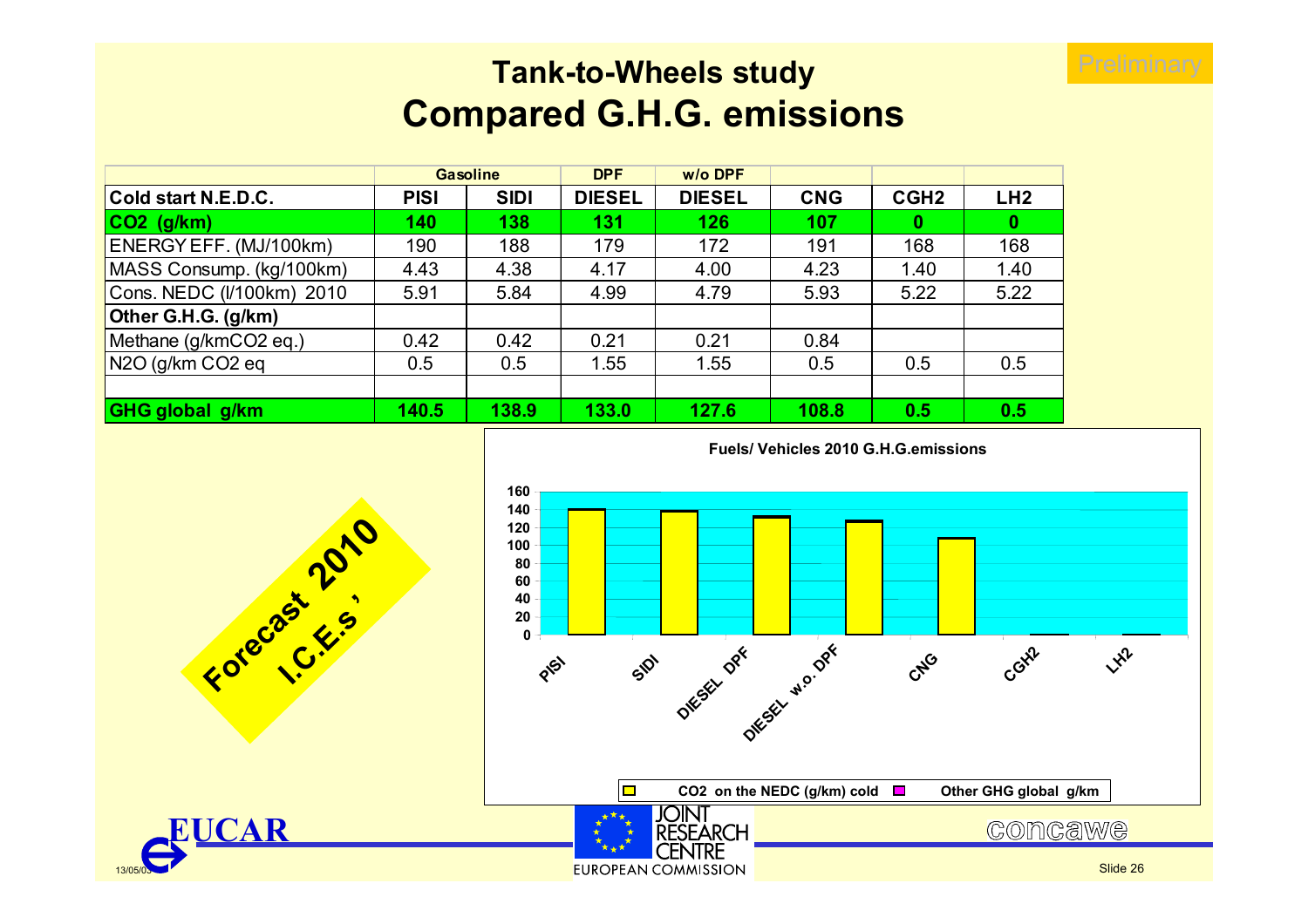# **Tank-to-Wheels study Comments : assessments 2010**

| > Hydrogen Fuel Cells: | Stack: 80 kW | Elect. Motor: 75 kW |       |
|------------------------|--------------|---------------------|-------|
|                        | 200 kg       |                     | 73 kg |
|                        |              |                     |       |

| $\triangleright$ Non Hybrid : | <b>Fuel: 4.7 kg</b>             | Pressure Tank: 69 kg |                      |
|-------------------------------|---------------------------------|----------------------|----------------------|
|                               |                                 | $(CryoTank$ : 57 kg) |                      |
| $\triangleright$ Hybrid :     | Fuel: $4.2$ kg                  | Pressure Tank: 56 kg |                      |
|                               | Batteries: 20 kg                | (CryoTank            | $\frac{1}{2}$ 51 kg) |
|                               | "Battery Electric" range: 20 km |                      |                      |

 $\blacktriangleright$ Gasoline vehicles : Cycle test weight class : 1250 kg Diesel, Nat.Gas, H2 vehicles : Cycle test weight class : 1360 kg H2 Fuel Cells vehicles :Cycle test weight class: 1470 kg





**COMCAWE**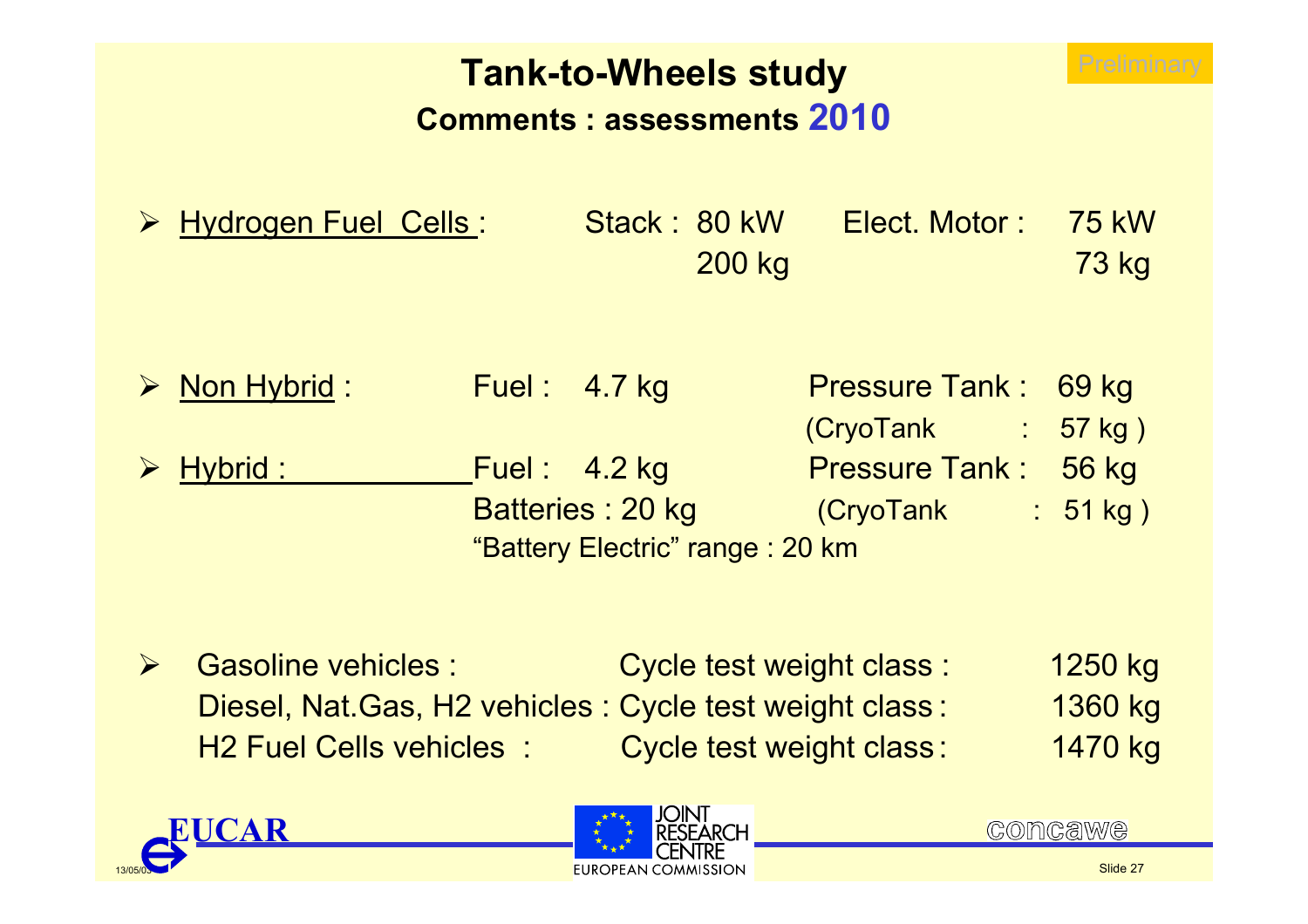# **Tank-to-Wheels study Comments : assessments 2010**



**The Fuel Cell system efficiency maps, implemented in code Advisor, are an average distribution . (Sources : G.M. Opel, European program FUERO, Daimler Chrysler)**





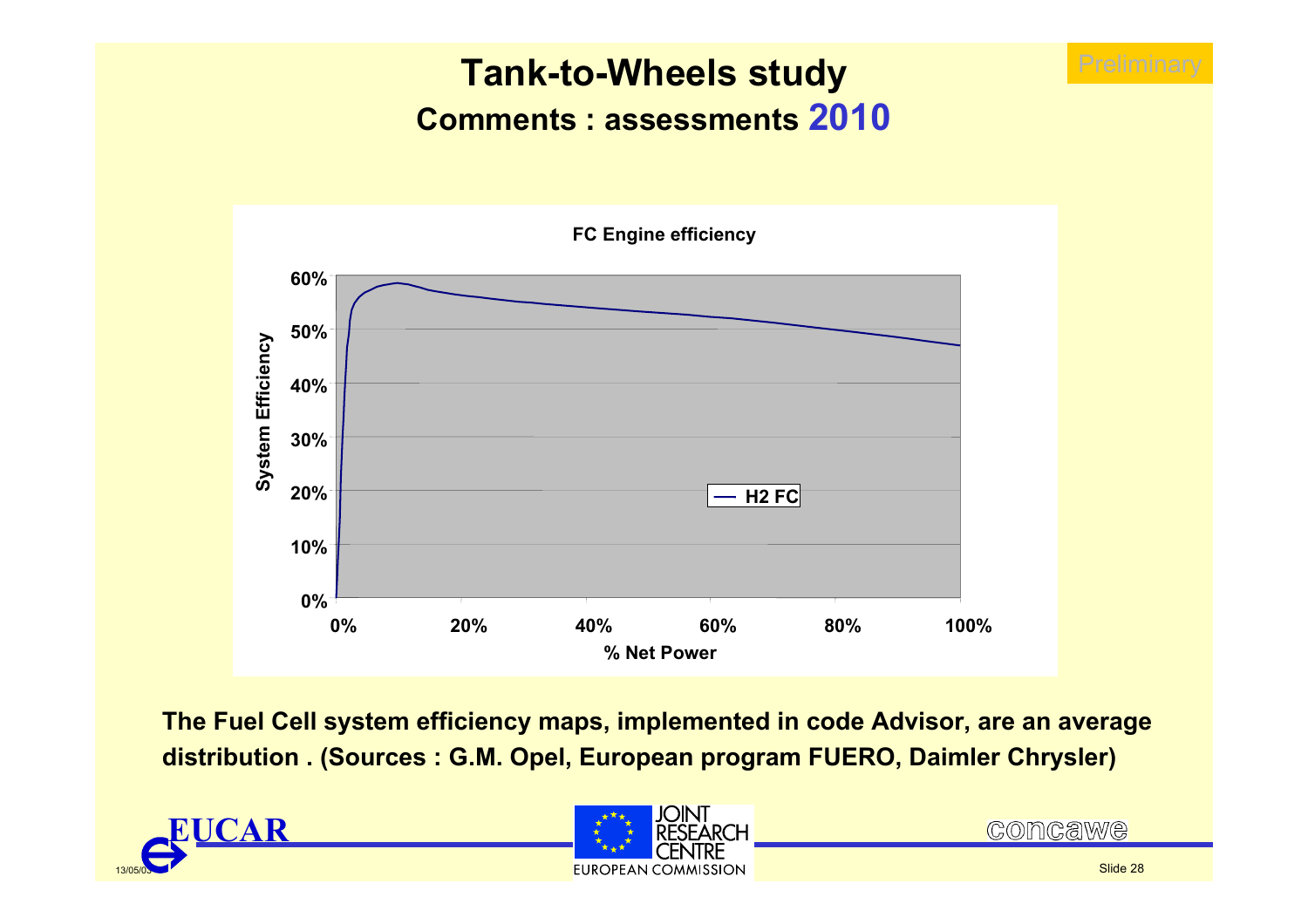# **Tank-to-Wheels study Compared Energy Efficiency \_**

| Cold start N.E.D.C.       | <b>PISI</b> | <b>DIESEL</b> | <b>CNG</b> |      |      | LH2 ICE CGH2 F.C. CGH2 Hyb. F.C. |  |
|---------------------------|-------------|---------------|------------|------|------|----------------------------------|--|
| CO2 (g/km)                | 140         | 131           | 107        |      |      |                                  |  |
| ENERGY EFF. (MJ/100km)    | 190         | 179           | 191        | 168  | 94   | 84                               |  |
| MASS Consump. (kg/100km)  | 4,43        | 4,17          | 4,23       | 1,40 | 0,78 | 0,70                             |  |
| Cons. NEDC (I/100km) 2010 | 5,91        | 4,99          | 5,93       | 5,22 | 2,92 | 2,60                             |  |
| Other G.H.G. (g/km)       |             |               |            |      |      |                                  |  |
| Methane (g/kmCO2 eq.)     | 0.42        | 0.21          | 0.84       |      |      |                                  |  |
| N2O (g/km CO2 eq          | 0,5         | 1,55          | 0,5        | 0,5  |      |                                  |  |
| GHG global g/km           | 140,5       | 133,0         | 108,8      | 0,5  | 0,0  | 0,0                              |  |





**RESEARCH CENTRE** 

13/05/03

**EUCAR**

**Forecast Floor** 

**Direct H2 Fuel Cells**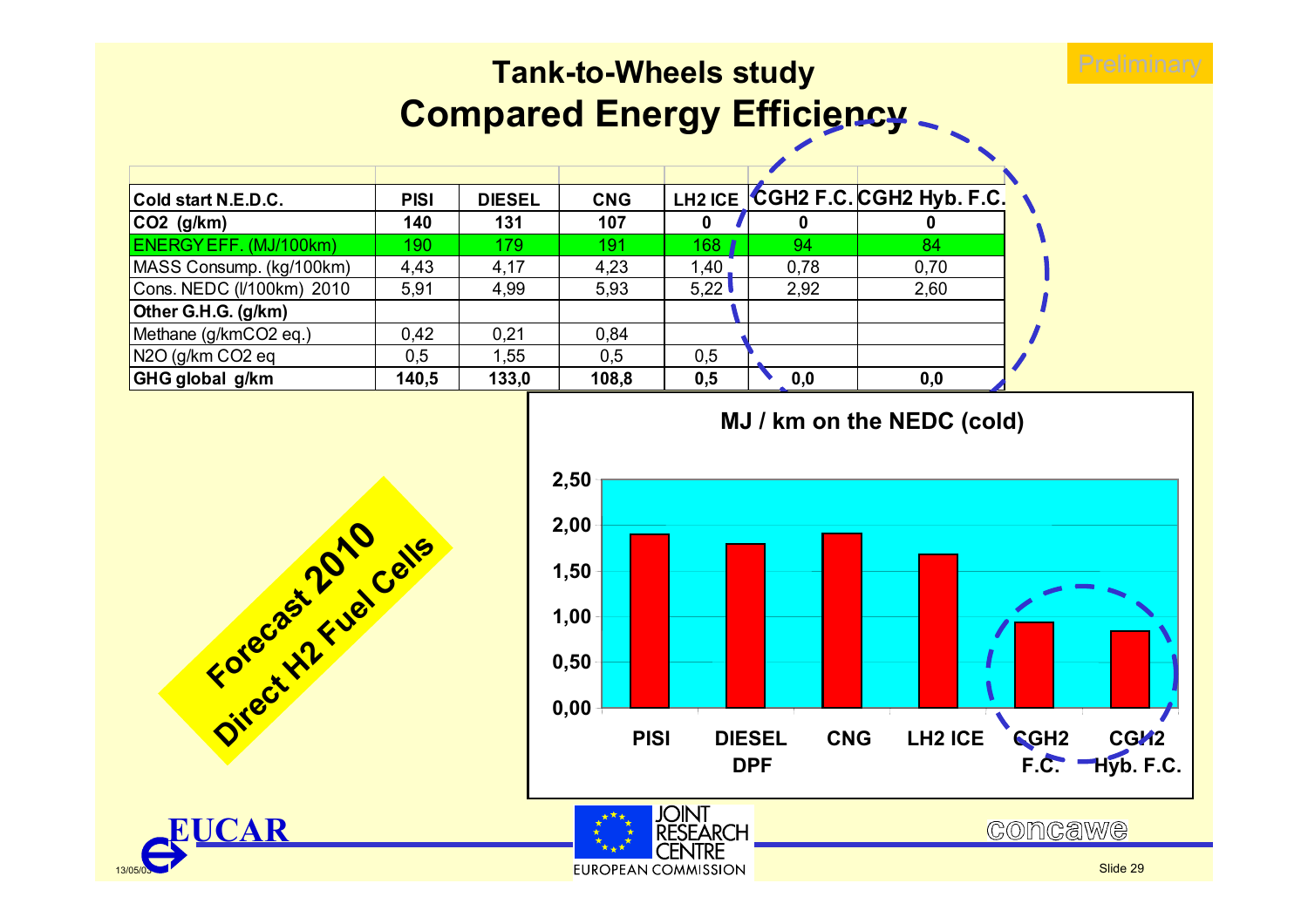

### **Tank-to-Wheels study Compared G.H.G. emissions**

| Cold start N.E.D.C.                       | <b>PISI</b> | <b>DIESEL</b> | <b>CNG</b> |       |      | LH2 ICE CGH2 F.C. CGH2 Hyb. F.C. |
|-------------------------------------------|-------------|---------------|------------|-------|------|----------------------------------|
| $CO2$ (g/km)                              | 140         | 131           | <b>107</b> | 0     |      |                                  |
| ENERGY EFF. (MJ/100km)                    | 190,0       | 179,1         | 190,8      | 168,1 | 94,0 | 84,0                             |
| MASS Consump. (kg/100km)                  | 4,43        | 4,17          | 4,23       | 1,40  | 0,78 | 0,70                             |
| Cons. NEDC (I/100km) 2010                 | 5,91        | 4,99          | 5,93       | 5,22  | 2,92 | 2,60                             |
| Other G.H.G. (g/km)                       |             |               |            |       |      |                                  |
| Methane (g/kmCO2 eq.)                     | 0.42        | 0.21          | 0.84       |       |      |                                  |
| N <sub>2</sub> O (g/km CO <sub>2</sub> eq | 0,5         | 1,55          | 0.5        | 0,5   |      |                                  |
| GHG global g/km                           | 140,5       | 133,0         | 108,8      | 0.5   | 0,0  | 0,0                              |



**CENTRE** 

**EUROPEAN COMMISSION** 



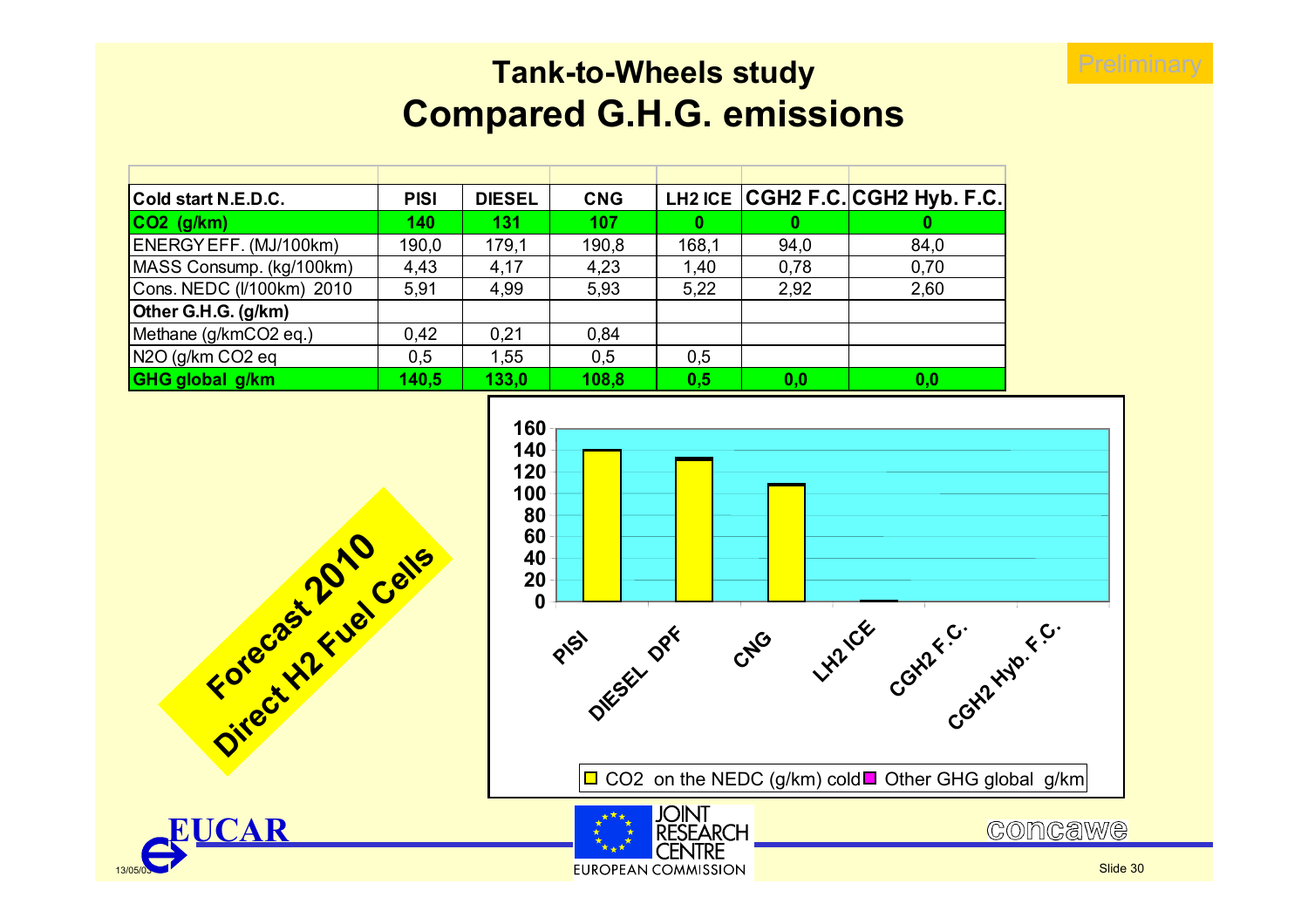

# **WELL-TO-WHEELS**







Slide 31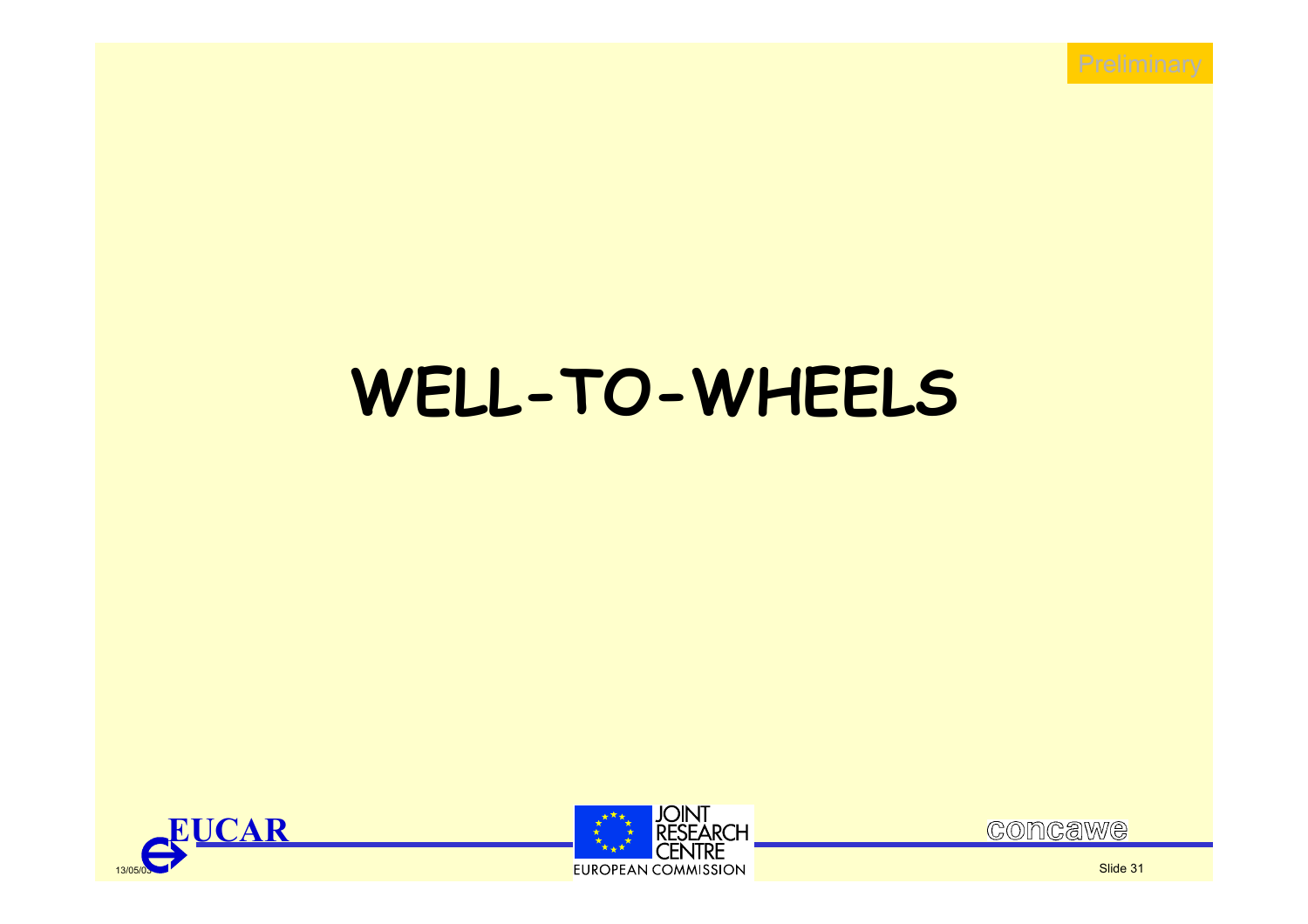### **Well-to-Wheels analysis SELECTED PATHWAYS**

The following WTW integration aims at comparing:

**2002 / 2010 technologies**

**Gasoline, Diesel, NG Conventionals and H2 ICE, Direct & Hybrid FC**

*Fuelled by*

O Diesel & Gasoline Fossil Fuel

O CNG 4000 km **for Conventionals** 

### **Compressed H2**

 $\textcircled{\circ}$  CH<sub>2</sub>,NG 4000 km, on-site reforming  $\textcircled{\circ}$  CH<sub>2</sub> and LH<sub>2</sub>, NG 4000 km, central reforming  $\bigcirc$  CH<sub>2</sub>, LNG, central reforming  $\bigcirc$  CH2, farmed wood, gasifier on-site  $\bigcirc$  CH2, farmed wood, gasifier central  $\textcircled{C}$  CH<sub>2</sub>, EU-mix electricity, electrolysis on-site  $\bigcirc$  CH2, EU-mix coal, gasifier central

### **Liquid H2**

 $\textcircled{\small{\sim}}$  LH<sub>2</sub>, NG 4000 km, central reforming

- LH2, remote reforming
- $\bigcirc$  LH<sub>2</sub>, LNG, central reforming
- LH2, farmed wood, gasifier central
- $\bigcirc$  LH<sub>2</sub>, EU-mix electricity, electrolysis central

 $\bigcirc$  LH2, NG 4000 km, CCGT, electrolysis central

**for ICE, Direct & Hybrid FC**





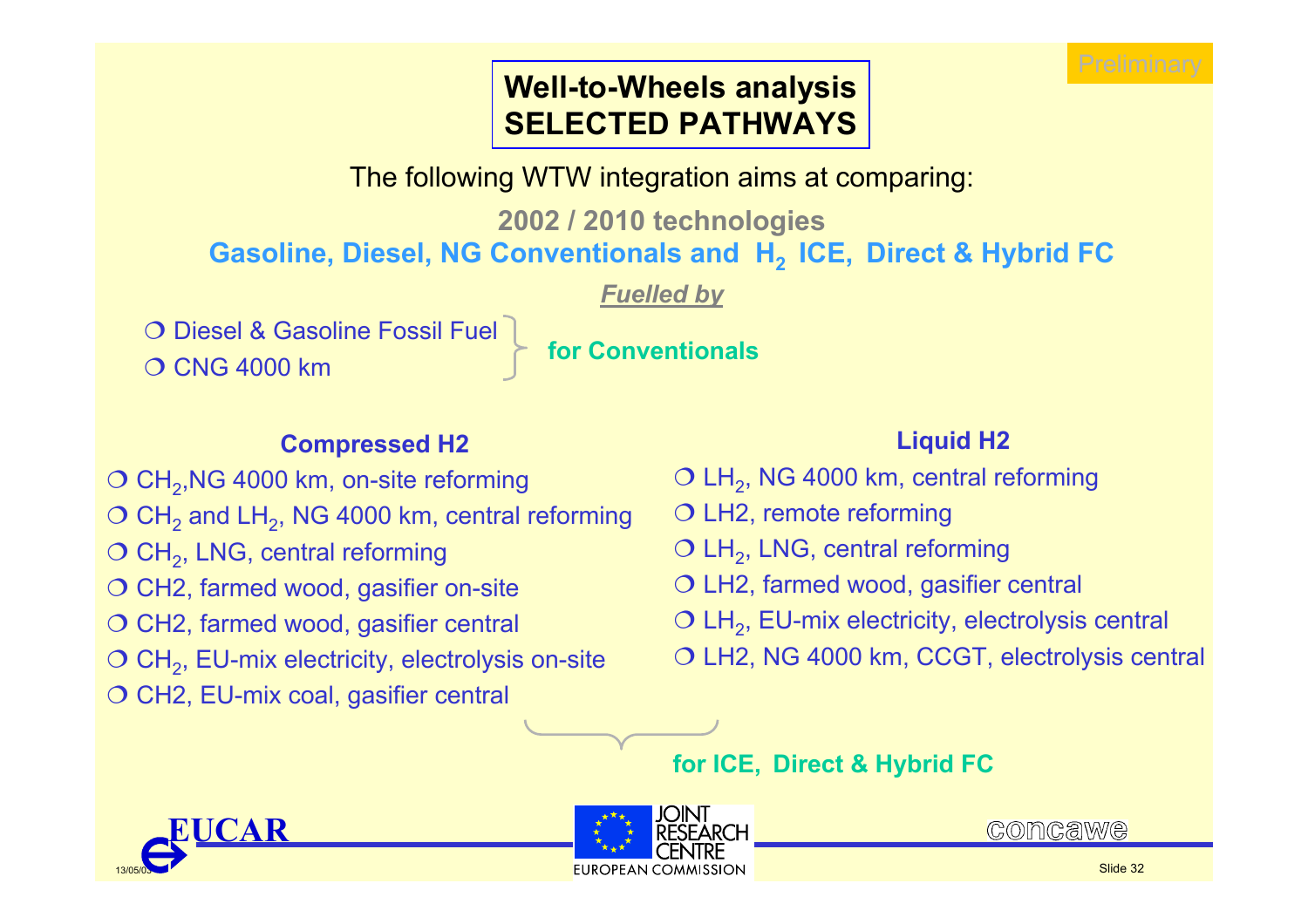### **Well-to-Wheels analysis ICE H2 vs conventional pathways**







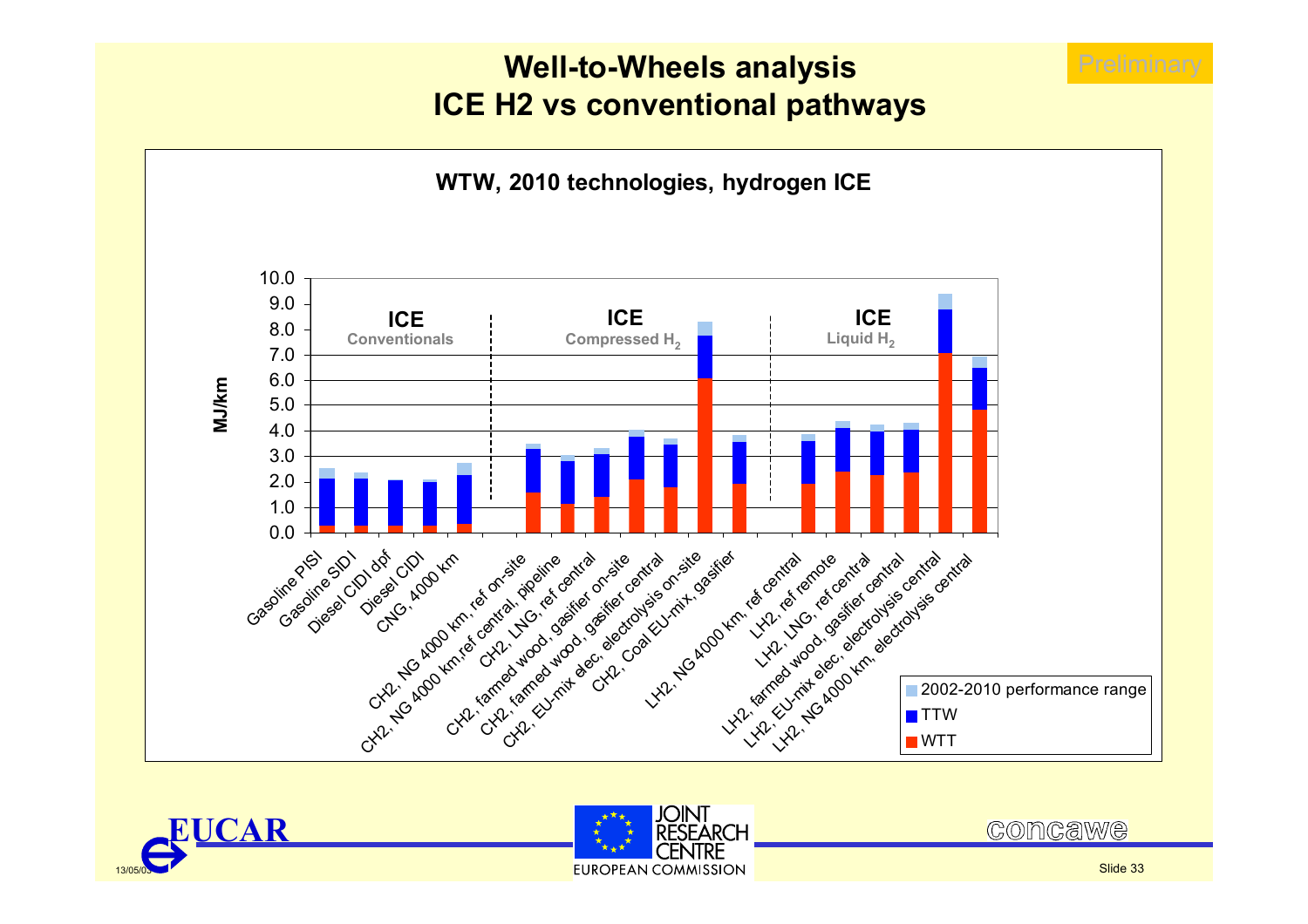### **Well-to-Wheels analysis ICE H2 vs conventional pathways**







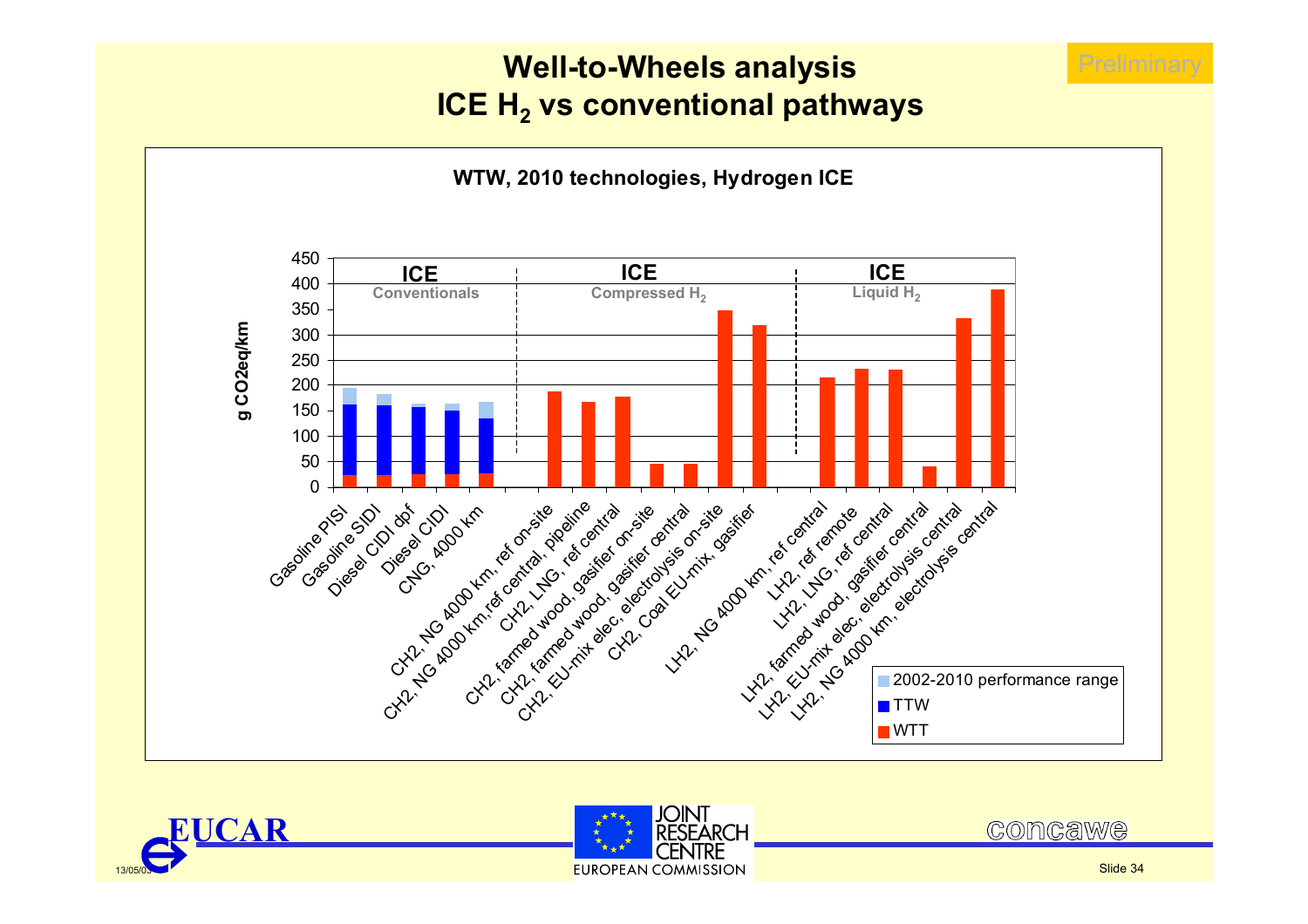

### **Well-to-Wheels assessmentFuels / Vehicles assumptions 2010 Remarks for ICE**

**Global Primary Energy Intensity: for all fossil energy sources, used in ICE:**

Highest energy use ------------------------------------------------------------------------Lowest energy use **LH2 >CGH2 > Conventional fuels**

### **GHG global impact :**

- **Direct use of NG as CNG better than hydrogen**
- **Hydrogen ICE more GHG-intensive than conventional engines/fuels**
- **Electrolysis worst option unless electricity is from renewable source**
- **Coal could only compete with CO2 sequestration**

**Renewable sources obviously give best GHG but… Are there alternative use for these?**





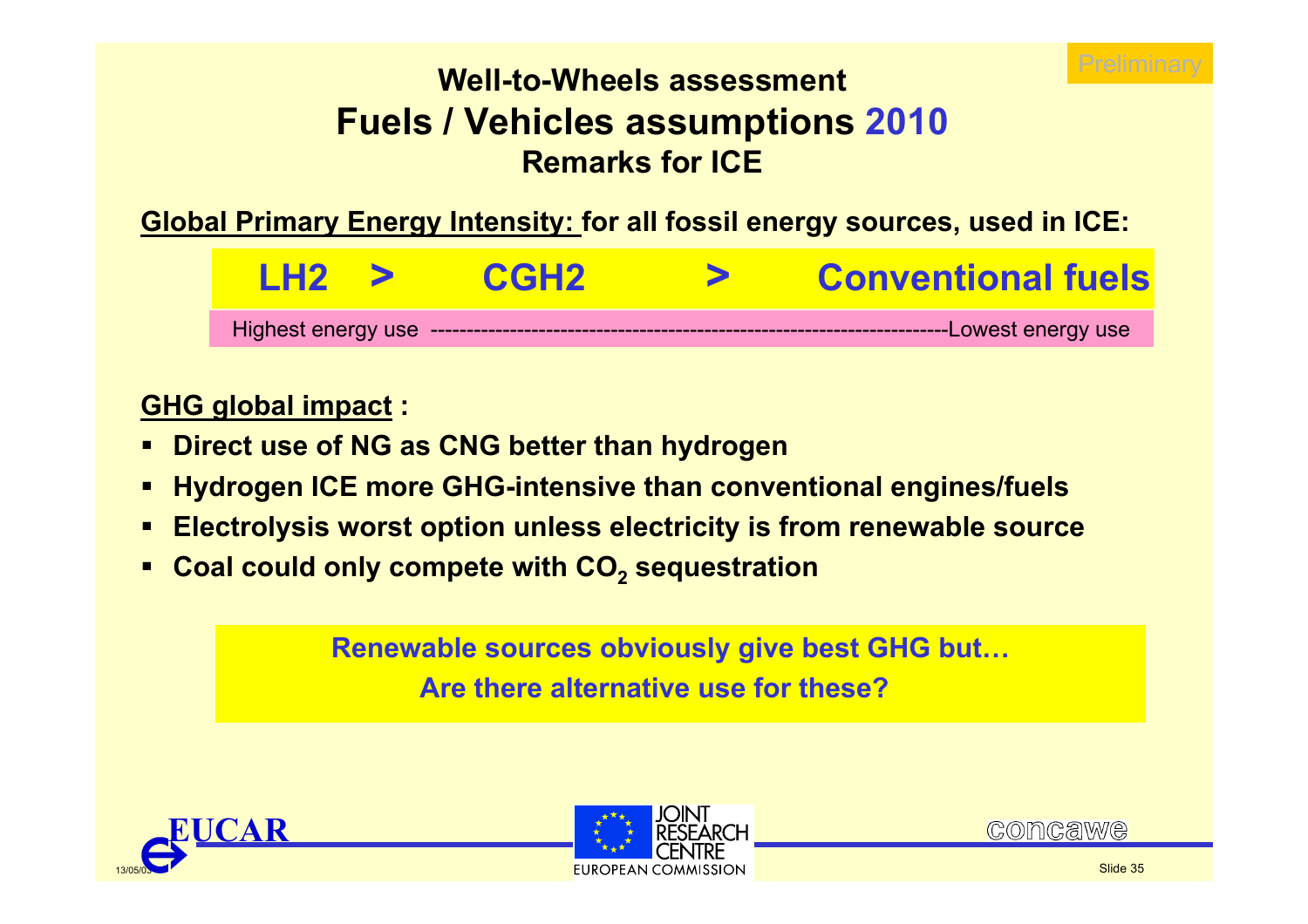### **Well-to-Wheels analysis Fuel Cell vs conventional pathways**







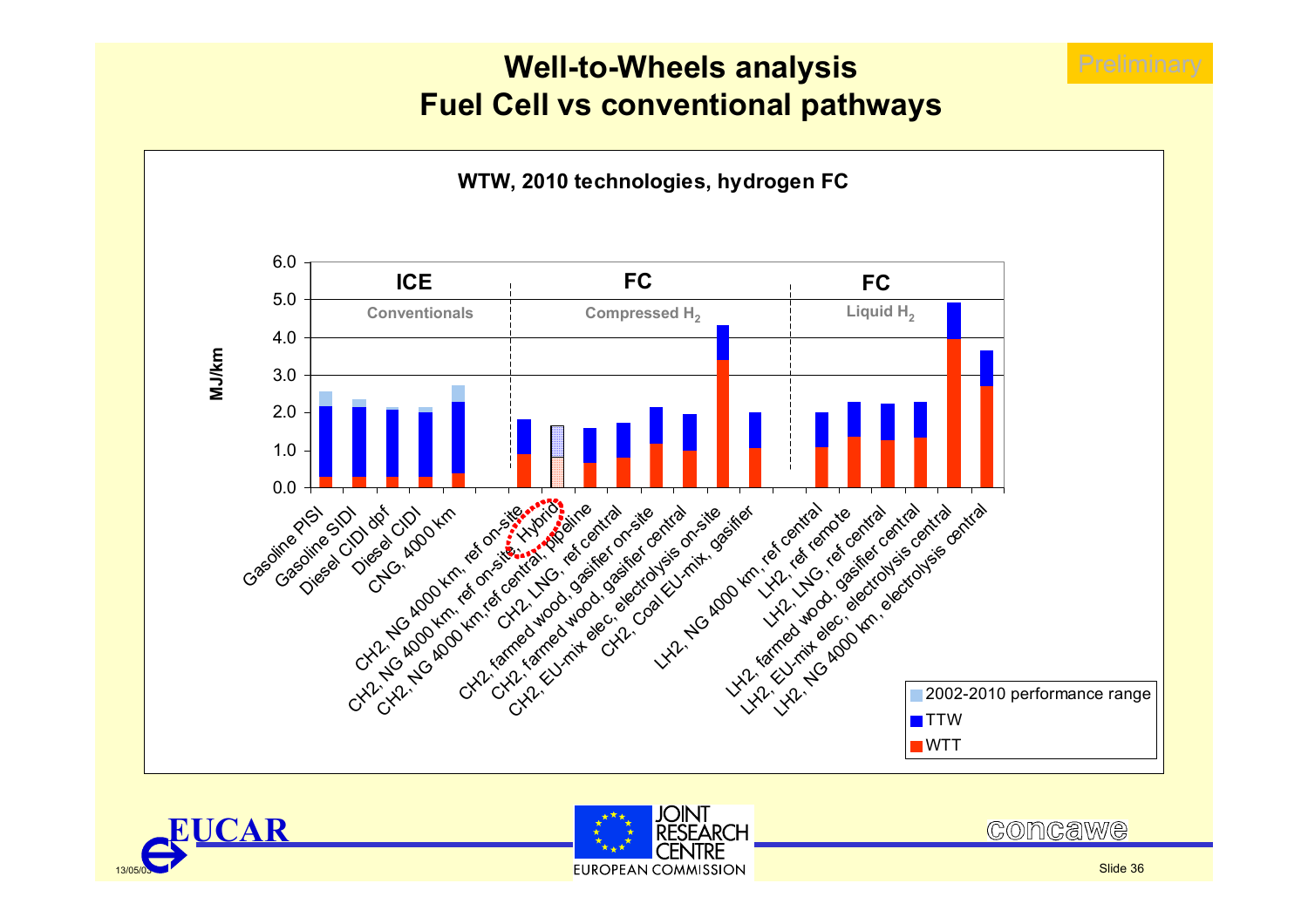### **Well-to-Wheels analysis FC vs conventional pathways**





13/05/03